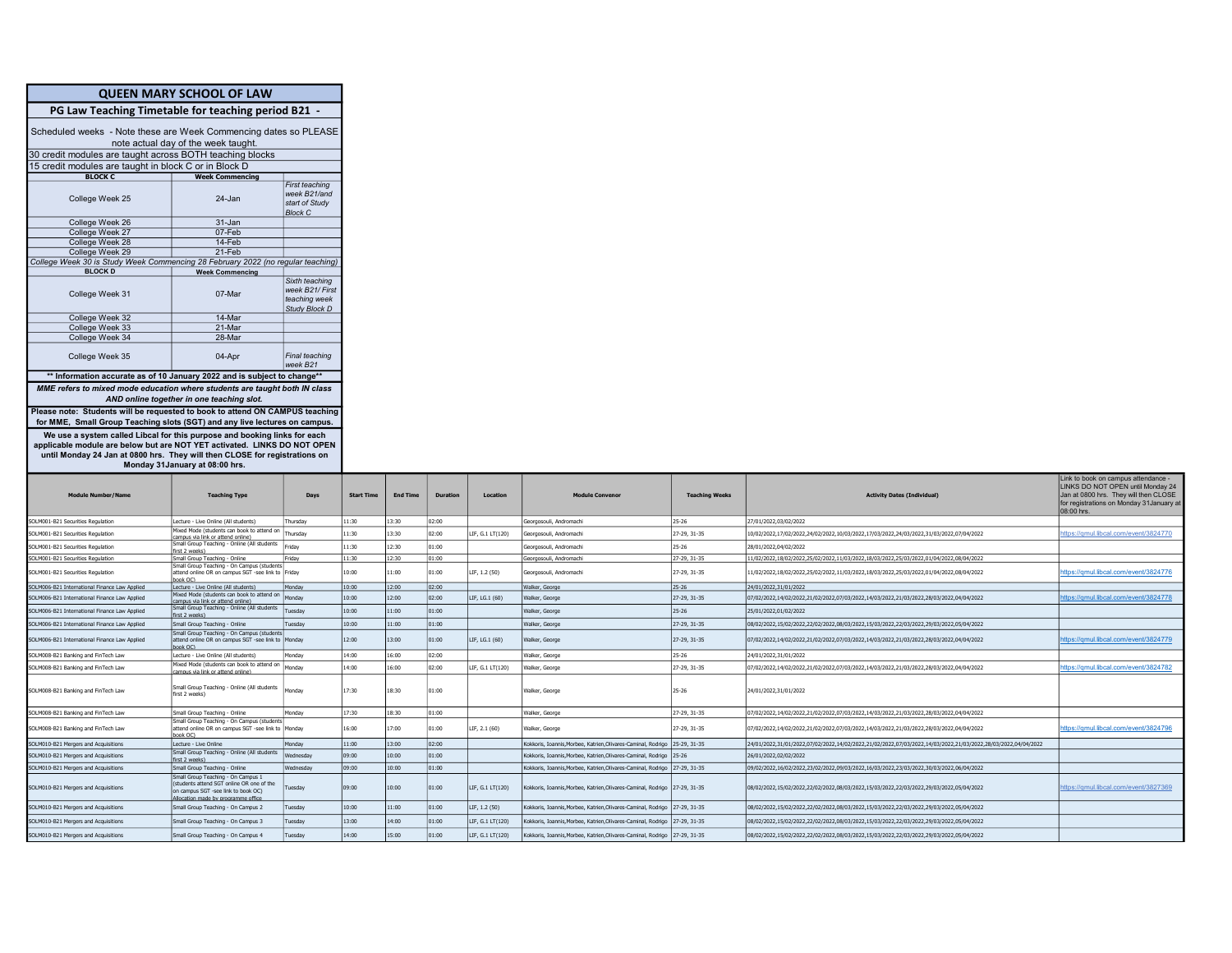| <b>Module Number/Name</b>                                                                                                          | <b>Teaching Type</b>                                                                                                         | Days      | <b>Start Time</b> | <b>End Time</b> | <b>Duration</b> | Location         | <b>Module Convenor</b>               | <b>Teaching Weeks</b> | <b>Activity Dates (Individual)</b>                                                                            | Link to book on campus attendance -<br>LINKS DO NOT OPEN until Monday 24<br>Jan at 0800 hrs. They will then CLOSE<br>for registrations on Monday 31 January a<br>08:00 hrs |
|------------------------------------------------------------------------------------------------------------------------------------|------------------------------------------------------------------------------------------------------------------------------|-----------|-------------------|-----------------|-----------------|------------------|--------------------------------------|-----------------------|---------------------------------------------------------------------------------------------------------------|----------------------------------------------------------------------------------------------------------------------------------------------------------------------------|
| SOLM017-B21 Corporate Rescue and Cross-border                                                                                      | Mixed Mode (students can book to attend on   Monday                                                                          |           | 18:30             | 20:30           | 02:00           | LIF. LG.1 (60)   | Olivares-Caminal, Rodrigo            | $31 - 35$             | 07/03/2022.14/03/2022.21/03/2022.28/03/2022.04/04/2022                                                        | https://gmul.libcal.com/event/3824801                                                                                                                                      |
| isolvenc<br>SOLM017-B21 Corporate Rescue and Cross-border                                                                          | smous via link or attend online?<br>Small Group Teaching - Online                                                            | Wednesday | 17:30             | 18:30           | 01:00           |                  | Olivares-Caminal, Rodrigo            | $31 - 35$             | 09/03/2022,16/03/2022,23/03/2022,30/03/2022,06/04/2022                                                        |                                                                                                                                                                            |
| nsolvenc<br>SOLM017-B21 Corporate Rescue and Cross-border                                                                          | Small Group Teaching - On Campus (students                                                                                   |           |                   |                 |                 |                  |                                      |                       |                                                                                                               |                                                                                                                                                                            |
| nsolvencv                                                                                                                          | attend online OR on campus SGT -see link to Friday<br>book OC)                                                               |           | 15:30             | 16:30           | 01:00           | LIF, 2.2 (30)    | Olivares-Caminal, Rodrigo            | $31 - 35$             | 11/03/2022,18/03/2022,25/03/2022,01/04/2022,08/04/2022                                                        | ttps://gmul.libcal.com/event/3824821                                                                                                                                       |
| SOLM018-B21 Principles of Regulation                                                                                               | Lecture - Live Online (all students)                                                                                         | Wednesdav | 15:30             | 17:30           | 02:00           |                  | Georgosouli, Andromachi              | $25 - 26$             | 26/01/2022,02/02/2022                                                                                         |                                                                                                                                                                            |
| SOLM018-B21 Principles of Regulation                                                                                               | Mixed Mode (students can book to attend on<br>campus via link or attend online?                                              | Wednesday | 15:30             | 17:30           | 02:00           | LIF, LG.1 (60)   | Georgosouli, Andromach               | 27-29, 31-35          | 09/02/2022,16/02/2022,23/02/2022,09/03/2022,16/03/2022,23/03/2022,30/03/2022,06/04/2022                       | https://gmul.libcal.com/event/3825133                                                                                                                                      |
| SOLM018-B21 Principles of Regulation                                                                                               | Small Group Teaching - Online (All students                                                                                  | Thursday  | 16:00             | 17:00           | 01:00           |                  | Georgosouli, Andromachi              | $25 - 26$             | 27/01/2022.03/02/2022                                                                                         |                                                                                                                                                                            |
| SOLM018-B21 Principles of Regulation                                                                                               | first 2 weeks)<br>Small Group Teaching - Online                                                                              | Thursday  | 16:00             | 17:00           | 01:00           |                  | Georgosouli, Andromachi              | 27-29, 31-35          | 10/02/2022,17/02/2022,24/02/2022,10/03/2022,17/03/2022,24/03/2022,31/03/2022,07/04/2022                       |                                                                                                                                                                            |
| SOLM018-B21 Principles of Regulation                                                                                               | Small Group Teaching - On Campus (student<br>attend online OR on campus SGT -see link to Thursday                            |           | 17:00             | 18:00           | 01:00           | LIF. 1.1 (20)    | Georgosouli, Andromachi              | 27-29, 31-35          | 10/02/2022,17/02/2022,24/02/2022,10/03/2022,17/03/2022,24/03/2022,31/03/2022,07/04/2022                       | https://gmul.libcal.com/event/3825134                                                                                                                                      |
| SOLM019-B21 International Commercial Lav                                                                                           | hook OC)<br>Lecture - Live Online                                                                                            | Monday    | 09:00             | 11:00           | 02:00           |                  | Georgosouli, Andromachi              | 25-29, 31-35          | 24/01/2022,31/01/2022,07/02/2022,14/02/2022,21/02/2022,07/03/2022,14/03/2022,21/03/2022,28/03/2022,04/04/2022 |                                                                                                                                                                            |
| SOLM019-B21 International Commercial Law                                                                                           | Small Group Teaching - Online (All students                                                                                  | Tuesdav   | 12:00             | 13:00           | 01:00           |                  | Georgosouli, Andromachi              | $25 - 26$             | 25/01/2022.01/02/2022                                                                                         |                                                                                                                                                                            |
| SOLM019-B21 International Commercial Law                                                                                           | irst 2 weeks<br>Small Group Teaching - Online                                                                                | uesdav    | 12:00             | 13:00           | 01:00           |                  | Georgosouli, Andromachi              | 27-29, 31-35          | 08/02/2022.15/02/2022.22/02/2022.08/03/2022.15/03/2022.22/03/2022.29/03/2022.05/04/2022                       |                                                                                                                                                                            |
|                                                                                                                                    | Small Group Teaching - On Campus 1                                                                                           |           |                   |                 |                 |                  |                                      |                       |                                                                                                               |                                                                                                                                                                            |
| SOLM019-B21 International Commercial Law                                                                                           | students attend SGT online OR one of the<br>on campus SGT -see link to book OC)<br>Allocation made by programme office       | Friday    | 12:30             | 13:30           | 01:00           | LIF, 1.2 (50)    | Georgosouli, Andromach               | 27-29, 31-35          | 11/02/2022,18/02/2022,25/02/2022,11/03/2022,18/03/2022,25/03/2022,01/04/2022,08/04/2022                       | https://qmul.libcal.com/event/3827378                                                                                                                                      |
| SOLM019-B21 International Commercial Law                                                                                           | Small Group Teaching - On Campus 2                                                                                           | Friday    | 14:00             | 15:00           | 01:00           | LIF. 2.1 (60)    | Georgosouli, Andromachi              | 27-29, 31-35          | 11/02/2022,18/02/2022,25/02/2022,11/03/2022,18/03/2022,25/03/2022,01/04/2022,08/04/2022                       |                                                                                                                                                                            |
| SOLM020-B21 Company Law: Foundational and<br>onstitutional Issues                                                                  | Lecture - Live Online (all students)                                                                                         | uesday    | 15:30             | 17:30           | 02:00           |                  | Haddadin, Carmer                     | $25 - 26$             | 25/01/2022,01/02/2022                                                                                         |                                                                                                                                                                            |
| OLM020-B21 Company Law: Foundational and<br>nnstitutional Issues                                                                   | Mixed Mode (students can book to attend on<br>campus via link or attend online'                                              | Tuesdav   | 15:30             | 17:30           | 02:00           | LIF. 1.2 (50)    | Haddadin, Carmen                     | 27-29, 31-35          | 08/02/2022,15/02/2022,22/02/2022,08/03/2022,15/03/2022,22/03/2022,29/03/2022,05/04/2022                       | ttps://gmul.libcal.com/event/382738(                                                                                                                                       |
| SOLM020-B21 Company Law: Foundational and                                                                                          | Lecture - Live Online (all students)                                                                                         | Friday    | 13:30             | 14:30           | 01:00           |                  | Haddadin, Carmer                     | 25-29, 31-35          | 28/01/2022,04/02/2022,11/02/2022,18/02/2022,25/02/2022,11/03/2022,18/03/2022,25/03/2022,01/04/2022,08/04/2022 |                                                                                                                                                                            |
| Constitutional Issues<br>SOLM021-B21 Company Law: Corporate Finance and                                                            | Lecture - Live Online (all students)                                                                                         | uesdav    | 10:00             | 12:00           | 02:00           | LIF. 2.1 (60)    | Perera, Shalini                      | 25-29, 31-35          | 25/01/2022,01/02/2022,08/02/2022,15/02/2022,22/02/2022,08/03/2022,15/03/2022,22/03/2022,29/03/2022,05/04/2022 | https://gmul.libcal.com/event/3827382                                                                                                                                      |
| lanagement Issues<br>OLM021-B21 Company Law: Corporate Finance and                                                                 | Small Group Teaching - Online (All students                                                                                  |           |                   |                 |                 |                  |                                      |                       |                                                                                                               |                                                                                                                                                                            |
| fanagement Issues                                                                                                                  | <u>irst 2 weeks)</u>                                                                                                         | Thursday  | 17:00             | 18:00           | 01:00           |                  | Perera, Shalin                       | 25-26                 | 27/01/2022,03/02/2022                                                                                         |                                                                                                                                                                            |
| SOLM021-B21 Company Law: Corporate Finance and<br>Management Issues                                                                | Small Group Teaching - Online                                                                                                | Thursday  | 17:00             | 18:00           | 01:00           |                  | Perera, Shalin                       | 27-29, 31-35          | 10/02/2022,17/02/2022,24/02/2022,10/03/2022,17/03/2022,24/03/2022,31/03/2022,07/04/2022                       |                                                                                                                                                                            |
| SOLM021-B21 Company Law: Corporate Finance and<br>Management Issues                                                                | Small Group Teaching - On Campus (stude<br>attend online OR on campus SGT -see link to<br>ook OC)                            | Tuesday   | 12:00             | 13:00           | 01:00           | LIF, 2.1 (60)    | erera, Shalini                       | 27-29, 31-35          | 08/02/2022,15/02/2022,22/02/2022,08/03/2022,15/03/2022,22/03/2022,29/03/2022,05/04/2022                       | tps://qmul.libcal.com/event/382513                                                                                                                                         |
| SOLM024-B21 Comparative Contract Law                                                                                               | Lecture - Live Online (all students)                                                                                         | Tuesday   | 18:00             | 20:00           | 02:00           |                  | Van Hoecke, Marc                     | 25-26                 | 25/01/2022,01/02/2022                                                                                         |                                                                                                                                                                            |
| SOLM024-B21 Comparative Contract Law                                                                                               | Mixed Mode (students can book to attend on<br>campus via link or attend online)                                              | Tuesday   | 18:00             | 20:00           | 02:00           | LIF, 2.1 (60)    | Van Hoecke, Maro                     | 27-29, 31-35          | 08/02/2022,15/02/2022,22/02/2022,08/03/2022,15/03/2022,22/03/2022,29/03/2022,05/04/2022                       | ttps://gmul.libcal.com/event/3825136                                                                                                                                       |
| SOLM024-B21 Comparative Contract Lav                                                                                               | Lecture - Live Online (all students)                                                                                         | Modnosda  | 14:30             | 15:30           | 01:00           |                  | Van Hoecke, Maro                     | 25-29, 31-35          | 26/01/2022,02/02/2022,09/02/2022,16/02/2022,23/02/2022,09/03/2022,16/03/2022,23/03/2022,30/03/2022,06/04/2022 |                                                                                                                                                                            |
| OLM026-B21 Animal Law, Media and Culture                                                                                           | Lecture - Live Online (all students)<br>Mixed Mode (students can book to attend on                                           | Mondav    | 17:30             | 19:30           | 02:00           |                  | Gibson, Johanna                      | $25 - 26$             | 24/01/2022.31/01/2022                                                                                         |                                                                                                                                                                            |
| OLM026-B21 Animal Law, Media and Culture                                                                                           | campus via link or attend online)                                                                                            | Monday    | 17:30             | 19:30           | 02:00           | LIF, 2.2 (30)    | Gibson, Johanna                      | 27-29                 | 07/02/2022,14/02/2022,21/02/2022                                                                              | tps://gmul.libcal.com/event/3825144                                                                                                                                        |
| SOLM026-B21 Animal Law, Media and Culture<br>SOLM027-B21 Transnational Law and Governance in                                       | Lecture - Live Online (all students)                                                                                         | Wednesday | 10:00             | 11:00           | 01:00           |                  | Gibson, Johanna                      | 25-29                 | 26/01/2022,02/02/2022,09/02/2022,16/02/2022,23/02/2022                                                        |                                                                                                                                                                            |
|                                                                                                                                    | Lecture - Live Online (all students)<br>Mixed Mode (students can book to attend on                                           | Thursdav  | 14:00             | 16:00           | 02:00           |                  | Christou, Theodora                   | 25-26                 | 27/01/2022.03/02/2022                                                                                         |                                                                                                                                                                            |
| SOLM027-B21 Transnational Law and Governance in<br>actice                                                                          | campus via link or attend online)<br>Small Group Teaching - Online (All students                                             | Thursday  | 14:00             | 16:00           | 02:00           | LIF. 2.1 (60)    | Christou, Theodora                   | $27 - 29$             | 10/02/2022.17/02/2022.24/02/2022                                                                              | ttps://gmul.libcal.com/event/3825146                                                                                                                                       |
| OLM027-B21 Transnational Law and Governance in                                                                                     | irst 2 weeks)                                                                                                                | Thursday  | 18:00             | 19:00           | 01:00           |                  | Christou, Theodora                   | 25-26                 | 27/01/2022.03/02/2022                                                                                         |                                                                                                                                                                            |
| SOLM027-B21 Transnational Law and Governance in<br>ractice                                                                         | Small Group Teaching - Online                                                                                                | Thursday  | 18:00             | 19:00           | 01:00           |                  | Christou, Theodora                   | $27 - 29$             | 10/02/2022,17/02/2022,24/02/2022                                                                              |                                                                                                                                                                            |
| SOLM027-B21 Transnational Law and Governance in                                                                                    | Small Group Teaching - On Campus (student                                                                                    |           |                   |                 |                 |                  |                                      |                       |                                                                                                               |                                                                                                                                                                            |
| ractice                                                                                                                            | attend online OR on campus SGT -see link to<br>ook OC)                                                                       | Thursda   | 16:00             | 17:00           | 01:00           | LIF, 1.2 (50)    | Christou, Theodora                   | $27 - 29$             | 10/02/2022,17/02/2022,24/02/2022                                                                              | ps://gmul.libcal.com/event/3825147                                                                                                                                         |
| SOLM036-B21 Transnational Problems of Commercial Law                                                                               | Lecture - Live Online (all students)                                                                                         | Wednesday | 11:00             | 13:00           | 02:00           |                  | Rix, Bernard                         | $31 - 35$             | 09/03/2022,16/03/2022,23/03/2022,30/03/2022,06/04/2022                                                        |                                                                                                                                                                            |
| SOLM036-B21 Transnational Problems of Commercial Law Lecture - Live Online (all students)                                          |                                                                                                                              | Friday    | 10:00             | 11:00           | 01:00           |                  | Rix, Bernard                         | $31 - 35$             | 11/03/2022,18/03/2022,25/03/2022,01/04/2022,08/04/2022                                                        |                                                                                                                                                                            |
| SOLM038-B21 Strategic Decision Making for Lawyers                                                                                  | Lecture - Live Online (all students                                                                                          | Monday    | 17:30             | 20:30           | 03:00           |                  | Metsch, Rutger                       | 25-26                 | 24/01/2022,31/01/2022                                                                                         |                                                                                                                                                                            |
| SOLM038-B21 Strategic Decision Making for Lawyers                                                                                  | Mixed Mode (students can book to attend or<br>smpus via link or attend online?                                               | Mondav    | 17:30             | 20:30           | 03:00           | LIF. 2.1 (60)    | Metsch, Rutger                       | $27 - 29$             | 07/02/2022.14/02/2022.21/02/2022                                                                              | ttps:// <mark>qmul.libcal.com/event/3825156</mark>                                                                                                                         |
| SOLM039-B21 Negotiation Theory and Practice                                                                                        | Lecture - Live Online (all students)                                                                                         | uesdav    | 10:30             | 13:30           | 03:00           |                  | De Girolamo, Debbi                   | 25-29, 31-35          | 25/01/2022,01/02/2022,08/02/2022,15/02/2022,22/02/2022,08/03/2022,15/03/2022,22/03/2022,29/03/2022,05/04/2022 |                                                                                                                                                                            |
| SOLM040-B21 Alternative Dispute Resolution: Theory and                                                                             | Lecture - Live Online (all students)                                                                                         | Mondav    | 11:30             | 13:30           | 02:00           |                  | De Girolamo, Debbie                  | $25 - 26$             | 24/01/2022.31/01/2022                                                                                         |                                                                                                                                                                            |
| SOLM040-B21 Alternative Dispute Resolution: Theory and INixed Mode (students can book to attend on                                 |                                                                                                                              | Mondav    | 11:30             | 13:30           | 02:00           | LIF, G.1 LT(120) | De Girolamo, Debbie                  | 27-29, 31-35          | 07/02/2022,14/02/2022,21/02/2022,07/03/2022,14/03/2022,21/03/2022,28/03/2022,04/04/2022                       | tps://gmul.libcal.com/event/3825159                                                                                                                                        |
| SOLM040-B21 Alternative Dispute Resolution: Theory and                                                                             | <u>ampus via link or attend online)</u><br>Lecture - Live Online (all students)                                              | Wednesday | 14:00             | 15:00           | 01:00           |                  | De Girolamo, Debbi                   | 25-29, 31-35          |                                                                                                               |                                                                                                                                                                            |
| ontext<br>OLM042-B21 International Construction Contracts and                                                                      |                                                                                                                              |           |                   |                 |                 |                  |                                      |                       | 26/01/2022,02/02/2022,09/02/2022,16/02/2022,23/02/2022,09/03/2022,16/03/2022,23/03/2022,30/03/2022,06/04/2022 |                                                                                                                                                                            |
| Dispute Resolution                                                                                                                 | Lecture - Live Online (all students)                                                                                         | Thursday  | 14:00             | 16:00           | 02:00           |                  | Brekoulakis, Stavros                 | $25 - 26$             | 27/01/2022.03/02/2022                                                                                         |                                                                                                                                                                            |
| SOLM042-B21 International Construction Contracts and<br>Dispute Resolution<br>SOLM042-B21 International Construction Contracts and | Mixed Mode (students can book to attend on<br>ampus via link or attend online)<br>Small Group Teaching - On Campus (students | Thursda   | 14:00             | 16:00           | 02:00           | LIF, 3.1 (55)    | Brekoulakis, Stavros                 | 27-29, 31-35          | 10/02/2022,17/02/2022,24/02/2022,10/03/2022,17/03/2022,24/03/2022,31/03/2022,07/04/2022                       | tps://gmul.libcal.com/event/3825166                                                                                                                                        |
| ispute Resolutio                                                                                                                   | attend online OR on campus SGT -see link to Thursday<br>hook OC)                                                             |           | 17:30             | 18:30           | 01:00           | LIF, 2.1 (60)    | Brekoulakis, Stavros                 | 27-29, 31-35          | 10/02/2022,17/02/2022,24/02/2022,10/03/2022,17/03/2022,24/03/2022,31/03/2022,07/04/2022                       | https://gmul.libcal.com/event/3825170                                                                                                                                      |
| SOLM042-B21 International Construction Contracts and                                                                               | Small Group Teaching - Online (all students                                                                                  | Friday    | 15:30             | 16:30           | 01:00           |                  | Brekoulakis, Stavros                 | 25-29, 31-35          | 28/01/2022,04/02/2022,11/02/2022,18/02/2022,25/02/2022,11/03/2022,18/03/2022,25/03/2022,01/04/2022,08/04/2022 |                                                                                                                                                                            |
| Dispute Resolution<br>SOLM044-B21 International Arbitration Law and Practice:                                                      | ttend first 2 weeks<br>Lecture - Live Online (all students                                                                   | Monday    | 09:00             | 11:00           | 02:00           |                  | Mistelis, Louka:                     | $25 - 26$             | 24/01/2022,31/01/2022                                                                                         |                                                                                                                                                                            |
| Applicable Laws and Procedures<br>SOLM044-B21 International Arbitration Law and Practice:                                          | Mixed Mode (students can book to attend on                                                                                   |           |                   |                 |                 |                  |                                      |                       |                                                                                                               |                                                                                                                                                                            |
| Applicable Laws and Procedures<br>SOLM044-B21 International Arbitration Law and Practice:                                          | ampus via link or attend online)                                                                                             | Mondav    | 09:00             | 1:00            | 02:00           | LIF, 2.1 (60)    | listelis, Loukas                     | 27-29, 31-35          | 07/02/2022,14/02/2022,21/02/2022,07/03/2022,14/03/2022,21/03/2022,28/03/2022,04/04/2022                       | ttps://gmul.libcal.com/event/3826536                                                                                                                                       |
| Applicable Laws and Procedures<br>SOLM044-B21 International Arbitration Law and Practice:                                          | Small Group Teaching - Online (All students<br>irst 2 weeks)                                                                 | Wednesday | 10:30             | 11:30           | n1.00           |                  | Mistelis, Loukas                     | $25 - 26$             | 26/01/2022,02/02/2022                                                                                         |                                                                                                                                                                            |
| pplicable Laws and Procedure                                                                                                       | Small Group Teaching - Online                                                                                                | Wednesday | 10:30             | 11:30           | 01:00           |                  | Mistelis, Loukas                     | 27-29, 31-35          | 09/02/2022,16/02/2022,23/02/2022,09/03/2022,16/03/2022,23/03/2022,30/03/2022,06/04/2022                       |                                                                                                                                                                            |
| SOLM044-B21 International Arbitration Law and Practice:<br>Applicable Laws and Procedures                                          | Small Group Teaching - On Campus (students<br>attend online OR on campus SGT -see link to Tuesday                            |           | 13:30             | 14:30           | 01:00           | LIF, 2.2 (30)    | listelis, Louka:                     | 27-29, 31-35          | 08/02/2022,15/02/2022,22/02/2022,08/03/2022,15/03/2022,22/03/2022,29/03/2022,05/04/2022                       | ttps://qmul.libcal.com/event/3826539                                                                                                                                       |
| SOLM046-B21 Commercial Conflict of Laws                                                                                            | Lecture - Live Online (all students)                                                                                         | uesdav    | 18:00             | 20:00           | 02:00           |                  | Brekoulakis, Stavros, Khodykin Dr. R | $25 - 26$             | 25/01/2022,01/02/2022                                                                                         |                                                                                                                                                                            |
| SOLM046-B21 Commercial Conflict of Laws                                                                                            | Mixed Mode (students can book to attend or<br>campus via link or attend online)                                              | Tuesday   | 18:00             | 20:00           | 02:00           | LIF, 1.2 (50)    | Brekoulakis, Stavros, Khodykin Dr. F | 27-29                 | 08/02/2022,15/02/2022,22/02/2022                                                                              | https://qmul.libcal.com/event/3826540                                                                                                                                      |
| SOLM046-B21 Commercial Conflict of Laws                                                                                            | Lecture - Live Online (all students)                                                                                         | Thursda   | 16:30             | 17:30           | 01:00           |                  | Brekoulakis, Stavros, Khodykin Dr. R | 25-29                 | 27/01/2022,03/02/2022,10/02/2022,17/02/2022,24/02/2022                                                        |                                                                                                                                                                            |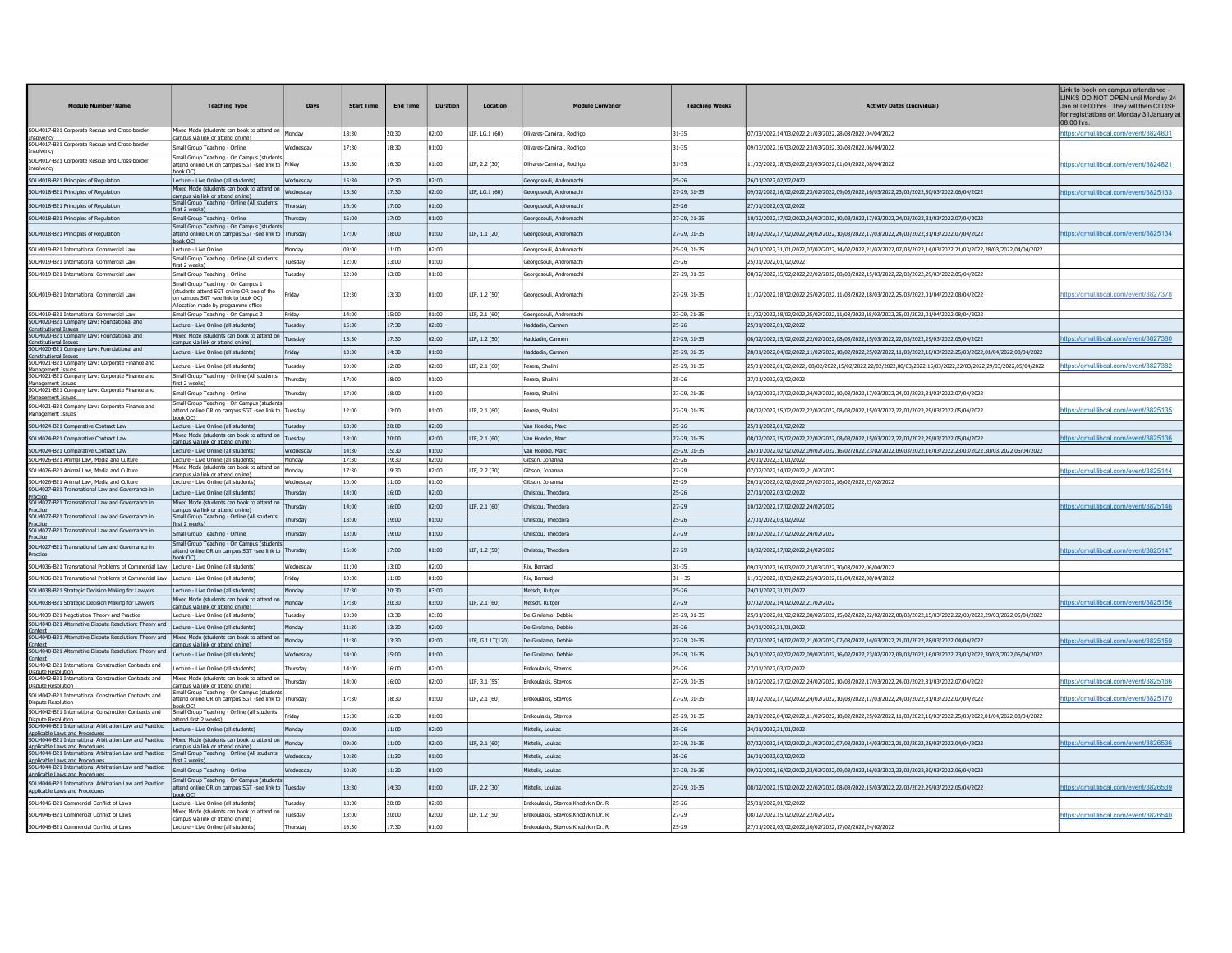| <b>Module Number/Name</b>                                                                                                       | <b>Teaching Type</b>                                                                                                    | Days             | <b>Start Time</b> | <b>End Time</b> | <b>Duration</b> | Location            | <b>Module Conveno</b> | <b>Teaching Weeks</b> | <b>Activity Dates (Individual)</b>                                                                             | Link to book on campus attendance<br>LINKS DO NOT OPEN until Monday 24<br>Jan at 0800 hrs. They will then CLOSE<br>for registrations on Monday 31 January a<br>08:00 hrs. |
|---------------------------------------------------------------------------------------------------------------------------------|-------------------------------------------------------------------------------------------------------------------------|------------------|-------------------|-----------------|-----------------|---------------------|-----------------------|-----------------------|----------------------------------------------------------------------------------------------------------------|---------------------------------------------------------------------------------------------------------------------------------------------------------------------------|
| SOLM048-B21 Investment Treaty Arbitration: Agreements  Lecture - Live Online (all students)<br>and Substantive Protection       |                                                                                                                         | <b>Monday</b>    | 14:00             | 16:00           | 02:00           |                     | Mistelis, Loukas      | 25-26                 | 24/01/2022,31/01/2022                                                                                          |                                                                                                                                                                           |
| OLM048-B21 In<br>vestment Treaty Arbitration: Agreements<br>nd Substantive Protectio                                            | Mixed Mode (students can book to attend or<br>campus via link or attend online                                          | Annday           | 14:00             | 16:00           | 02:00           | LIF. 3.1 (55)       | Mistelis, Loukas      | 27-29, 31-35          | 07/02/2022,14/02/2022,21/02/2022,07/03/2022,14/03/2022,21/03/2022,28/03/2022,04/04/2022                        | https://ɑmul.libcal.com/event/3826542                                                                                                                                     |
| SOLM048-B21 Investment Treaty Arbitration: Agreements Small Group Teaching - Online (All students<br>and Substantive Protection | first 2 weeks)                                                                                                          | Tuesday          | 16:30             | 17:30           | 01:00           |                     | Mistelis, Loukas      | 25-26                 | 25/01/2022,01/02/2022                                                                                          |                                                                                                                                                                           |
| 5OLM048-B21 Investment Treaty Arbitration: Agreements                                                                           | Small Group Teaching - Online                                                                                           | uesdav           | 16:30             | 17:30           | 01:00           |                     | listelis, Loukas      | 27-29, 31-35          | 08/02/2022,15/02/2022,22/02/2022,08/03/2022,15/03/2022,22/03/2022,29/03/2022,05/04/2022                        |                                                                                                                                                                           |
| nd Substantive Protection<br>SOLM048-B21 Investment Treaty Arbitration: Agreements                                              | Small Group Teaching - On Campus (students                                                                              | Tuesday          | 15:00             | 16:00           | 01:00           | LIF, 2.2 (30)       | istelis, Loukas       | 27-29, 31-35          | 08/02/2022,15/02/2022,22/02/2022,08/03/2022,15/03/2022,22/03/2022,29/03/2022,05/04/2022                        | ttps://gmul.libcal.com/event/3826543                                                                                                                                      |
| and Substantive Protection                                                                                                      | attend online OR on campus SGT -see link to<br>book OC)                                                                 | <b>Vednesday</b> | 15:00             | 17:00           | 02:00           |                     | Dabbah, Maher         | 25-26                 |                                                                                                                |                                                                                                                                                                           |
| SOLM051-B21 EU Competition Law and Practice<br>SOLM051-B21 EU Competition Law and Practice                                      | Lecture - Live Online (all students)<br>Mixed Mode (students can book to attend on                                      | Wednesdav        | 15:00             | 17:00           | 02:00           | Bancroft: 3.17 (24) | Dabbah, Maher         | 27-29                 | 26/01/2022,02/02/2022<br>09/02/2022.16/02/2022.23/02/2022                                                      | https://gmul.libcal.com/event/3827402                                                                                                                                     |
| OLM051-B21 EU Competition Law and Practice                                                                                      | campus via link or attend online)<br>Lecture - Live Online                                                              | hursday          | 09:00             | 10:00           | 01:00           |                     | Dabbah, Maher         | 25-29                 | 27/01/2022,03/02/2022,10/02/2022,17/02/2022,24/02/2022                                                         |                                                                                                                                                                           |
| SOLM053-B21 International Merger Control: Special Topics Lecture - Live Online (all students)                                   |                                                                                                                         | /ednesday        | 09:00             | 11:00           | 02:00           |                     | Dabbah, Maher         | 25-26                 | 26/01/2022,02/02/2022                                                                                          |                                                                                                                                                                           |
| SOLM053-B21 International Merger Control: Special Topics                                                                        | Mixed Mode (students can book to attend on<br>ampus via link or attend online)                                          | Wednesday        | nn:enl            | 11:00           | 02:00           | Bancroft:1.08 [30]  | Dabbah, Maher         | 27-29                 | 09/02/2022.16/02/2022.23/02/2022                                                                               | ttps://gmul.libcal.com/event/3827405                                                                                                                                      |
| SOLM053-B21 International Merger Control: Special Topics Lecture - Live Onlin                                                   |                                                                                                                         | Thursday         | 16:00             | 17:00           | 01:00           |                     | Dabbah, Maher         | 25-29                 | 27/01/2022,03/02/2022,10/02/2022,17/02/2022,24/02/2022                                                         |                                                                                                                                                                           |
| OLM057-B21 Cartels, Collusion and Competition Law                                                                               | Lecture - Live Online (all students)                                                                                    |                  | 17:00             | 19:00           | 02:00           |                     | Kokkoris, Toanni      | 25-26                 | 28/01/2022.04/02/2023                                                                                          |                                                                                                                                                                           |
| OLM057-B21 Cartels, Collusion and Competition Law                                                                               | Mixed Mode (students can book to attend on<br>nous via link or attend online)                                           | Friday           | 17:00             | 19:00           | 02:00           | LIF, 3.1 (55)       | Kokkoris, Ioannis     | 27-29, 31-35          | 11/02/2022,18/02/2022,25/02/2022,11/03/2022,18/03/2022,25/03/2022,01/04/2022,08/04/2022                        | ttps://gmul.libcal.com/event/3826545                                                                                                                                      |
| SOLM057-B21 Cartels, Collusion and Competition Law                                                                              | Lecture - Live Online                                                                                                   | hursday          | 14:00             | 15:00           | 01:00           |                     | Kokkoris, Ioannis     | 25-29, 31-35          | 227/01/2022.03/02/2022.10/02/2022.17/02/2022.24/02/2022.10/03/2022.17/03/2022.24/03/2022.31/03/2022.07/04/2022 |                                                                                                                                                                           |
| SOLM064-B21 Human Rights of Women: Legal Framework<br>and Issues                                                                | Lecture - Live Online (all students)                                                                                    | riday            | 14:00             | 17:00           | 03:00           |                     | Gordon, Neve          | 25-26                 | 28/01/2022,04/02/2022                                                                                          |                                                                                                                                                                           |
| SOLM064-B21 Human Rights of Women: Legal Framework Mixed Mode (students can book to attend on<br><b>nd Issues</b>               | mpus via link or attend online)                                                                                         | Fridav           | 14:00             | 17:00           | 03:00           | B.R.:3.02 (61)      | Gordon, Neve          | 27-29, 31-35          | 11/02/2022.18/02/2022.25/02/2022.11/03/2022.18/03/2022.25/03/2022.01/04/2022.08/04/2022                        | https://gmul.libcal.com/event/3827437                                                                                                                                     |
| SOLM065-B21 International and Comparative Social Rights Lecture - Live Online (all students)                                    |                                                                                                                         | Vednesday        | 14:00             | 17:00           | 03:00           |                     | Gordon, Neve          | 25-26                 | 26/01/2022.02/02/2022                                                                                          |                                                                                                                                                                           |
| SOLM065-B21 International and Comparative Social Rights                                                                         | lixed Mode (students can book to attend on<br>campus via link or attend online)                                         | Wednesday        | 14:00             | 17:00           | 03:00           | aws:1.02 (44)       | Gordon, Neve          | 27-29, 31-35          | 09/02/2022,16/02/2022,23/02/2022,09/03/2022,16/03/2022,23/03/2022,30/03/2022,06/04/2022                        | https://qmul.libcal.com/event/382743!                                                                                                                                     |
| SOLM077-B21 International Law of Patents and Related<br>inhte                                                                   | Lecture - Live Online (all students)                                                                                    | Vednesday        | 15:00             | 17:00           | 02:00           |                     | Matthews, Duncar      | 25-26                 | 26/01/2022,02/02/2022                                                                                          |                                                                                                                                                                           |
| SOLM077-B21 International Law of Patents and Related                                                                            | Mixed Mode (students can book to attend on<br>campus via link or attend online)                                         | Wednesday        | 15:00             | 17:00           | 02:00           | LIF, G.1 LT(120)    | Matthews, Duncar      | 27-29                 | 09/02/2022.16/02/2022.23/02/2022                                                                               | <u>ttps://qmul.libcal.com/event/3826548</u>                                                                                                                               |
| SOLM077-B21 International Law of Patents and Related                                                                            | Small Group Teaching - Online (All students<br>rst 7 weeks'                                                             | ridav            | 09:00             | 10:00           | 01:00           |                     | Matthews, Duncan      | 25-26                 | 28/01/2022.04/02/2022                                                                                          |                                                                                                                                                                           |
| SOLM077-B21 International Law of Patents and Related<br>ahts                                                                    | Small Group Teaching - Online                                                                                           | riday            | 09:00             | 10:00           | 01:00           |                     | Matthews, Duncan      | 27-29                 | 11/02/2022,18/02/2022,25/02/2022                                                                               |                                                                                                                                                                           |
| SOLM077-B21 International Law of Patents and Related<br>lights                                                                  | Small Group Teaching - On Campus (student<br>attend online OR on campus SGT -see link to Friday<br>ook OC)              |                  | 12:00             | 13:00           | 01:00           | LIF. 2.1 (60)       | Matthews, Duncan      | 27-29                 | 11/02/2022,18/02/2022,25/02/2022                                                                               | https://gmul.libcal.com/event/3826549                                                                                                                                     |
| 5OLM079-B21 Intellectual Property and Fashion: Art and                                                                          | Lecture - Live Online ( all students)                                                                                   | hursday          | 12:00             | 14:00           | 02:00           |                     | Sibson, Johanna       | 25-26                 | 27/01/2022.03/02/2022                                                                                          |                                                                                                                                                                           |
| SOLM079-B21 Intellectual Property and Fashion: Art and<br>ulture                                                                | Mixed Mode (students can book to attend on<br>campus via link or attend online)                                         | Thursday         | 12:00             | 14:00           | 02:00           | LIF, LG.1 (60)      | Gibson, Johanna       | 27-29                 | 10/02/2022,17/02/2022,24/02/2022                                                                               | https://qmul.libcal.com/event/3826552                                                                                                                                     |
| SOLM079-B21 Intellectual Property and Fashion: Art and                                                                          | Small Group Teaching - Online (All students<br>rst 2 weeks'                                                             | Fridav           | 10:00             | 11:00           | 01:00           |                     | Gibson, Johanna       | 25-26                 | 28/01/2022,04/02/2022                                                                                          |                                                                                                                                                                           |
| SOLM079-B21 Intellectual Property and Fashion: Art and<br>ulture                                                                | Small Group Teaching - Online                                                                                           |                  | 10:00             | 11:00           | 01:00           |                     | ibson, Johanna        | 27-29                 | 11/02/2022,18/02/2022,25/02/2022                                                                               |                                                                                                                                                                           |
| SOLM079-B21 Intellectual Property and Fashion: Art and<br>:ulture                                                               | Small Group Teaching - On Campus (students<br>attend online OR on campus SGT -see link to Friday<br>book OC)            |                  | 09:00             | 10:00           | 01:00           | LIF, 2.2 (30)       | Gibson, Johanna       | 27-29                 | 11/02/2022,18/02/2022,25/02/2022                                                                               | https://qmul.libcal.com/event/3826553                                                                                                                                     |
| SOLM086-B21 The Law of Film                                                                                                     | Lecture - Live Online (all students)                                                                                    | uesdav           | 10:30             | 12:30           | 02:00           |                     | Gibson, Johanna       | 25-26                 | 25/01/2022,01/02/2022                                                                                          |                                                                                                                                                                           |
| SOLM086-B21 The Law of Film                                                                                                     | Mixed Mode (students can book to attend on<br>campus via link or attend online)                                         | uesdav           | 10:30             | 12:30           | 02:00           | LIF. G.1 LT(120)    | Gibson, Johanna       | 27-29                 | 08/02/2022.15/02/2022.22/02/2022                                                                               | tps://gmul.libcal.com/event/3826555                                                                                                                                       |
| SOLM086-B21 The Law of Film                                                                                                     | Small Group Teaching - Online (All students<br>first 2 weeks)                                                           | Thursday         | 09:00             | 10:00           | 01:00           |                     | Gibson, Johanna       | 25-26                 | 27/01/2022.03/02/2022                                                                                          |                                                                                                                                                                           |
| SOLM086-B21 The Law of Film                                                                                                     | Small Group Teaching - Online<br>Small Group Teaching - On Campus 1                                                     | Thursdav         | 09:00             | 10:00           | 01:00           |                     | Gibson, Johanna       | 27-29                 | 10/02/2022.17/02/2022.24/02/2022                                                                               |                                                                                                                                                                           |
| SOLM086-B21 The Law of Film                                                                                                     | (students attend SGT online OR one of the<br>on campus SGT -see link to book OC)<br>Allocation made by programme office | Wednesdav        | 09:00             | 10:00           | 01:00           | LIF, 1.2 (50)       | Sibson, Johanna       | $27 - 29$             | 09/02/2022,16/02/2022,23/02/2022                                                                               | https://gmul.libcal.com/event/3827384                                                                                                                                     |
| SOLM086-B21 The Law of Film                                                                                                     | Small Group Teaching - On Campus 2                                                                                      | Wednesdav        | 11:00             | 12:00           | 01:00           | LIF. 2.2 (30)       | Gibson, Johanna       | 27-29                 | 09/02/2022.16/02/2022.23/02/2022                                                                               |                                                                                                                                                                           |
| SOLM090-B21 Intellectual Property and the Creative<br>dustrie                                                                   | Lecture - Live Online (all students)                                                                                    | londay           | 09:00             | 11:00           | 02:00           |                     | Shemtov, Noan         | 25-29, 31-35          | 24/01/2022,31/01/2022,07/02/2022,14/02/2022,21/02/2022,07/03/2022,14/03/2022,21/03/2022,28/03/2022,04/04/2022  |                                                                                                                                                                           |
| SOLM090-B21 Intellectual Property and the Creative<br>dustries                                                                  | Small Group Teaching - Online (All students<br>first 2 weeks)                                                           | lednesday        | 10:30             | 11:30           | 01:00           |                     | Shemtov, Noan         | $25-26$               | 26/01/2022.02/02/2022                                                                                          |                                                                                                                                                                           |
| SOLM090-B21 Intellectual Property and the Creative<br>dustries                                                                  | Small Group Teaching - Online<br>Small Group Teaching - On Campus 1                                                     | Vednesday        | 10:30             | 11:30           | 01:00           |                     | Shemtov, Noan         | 27-29, 31-35          | 09/02/2022,16/02/2022,23/02/2022,09/03/2022,16/03/2022,23/03/2022,30/03/2022,06/04/2022                        |                                                                                                                                                                           |
| SOLM090-B21 Intellectual Property and the Creative<br>dustries                                                                  | (students attend SGT online OR one of the<br>on campus SGT -see link to book OC)<br>Allocation made by programme offic  | Vednesdav        | 14:00             | 15:00           | 01:00           | LIF, LG.1 (60)      | Shemtov, Noan         | 27-29, 31-35          | 09/02/2022,16/02/2022,23/02/2022,09/03/2022,16/03/2022,23/03/2022,30/03/2022,06/04/2022                        | https://qmul.libcal.com/event/3827386                                                                                                                                     |
| SOLM090-B21 Intellectual Property and the Creative<br>dustries                                                                  | Small Group Teaching - On Campus 2                                                                                      | Wednesdav        | 16:00             | 17:00           | 01:00           | LIF. 1.2 (50)       | Shemtov, Noam         | 27-29, 31-35          | 09/02/2022.16/02/2022.23/02/2022.09/03/2022.16/03/2022.23/03/2022.30/03/2022.06/04/2022                        |                                                                                                                                                                           |
| SOLM092-B21 Commercialisation of IP                                                                                             | Lecture - Live Online (all students)                                                                                    | Monday           | 17:30             | 19:30           | 02:00           |                     | Hull, John            | 25-29, 31-35          | 24/01/2022,31/01/2022,07/02/2022,14/02/2022,21/02/2022,07/03/2022,14/03/2022,21/03/2022,28/03/2022,04/04/2022  |                                                                                                                                                                           |
| SOLM092-B21 Commercialisation of IP                                                                                             | Small Group Teaching - Online (All students<br>first 2 weeks)                                                           | Thursday         | 10:30             | 11:30           | 01:00           |                     | Hull, John            | 25-26                 | 27/01/2022.03/02/2022                                                                                          |                                                                                                                                                                           |
| SOLM092-B21 Commercialisation of IP                                                                                             | Small Group Teaching - Online                                                                                           | Thursday         | 10:30             | 11:30           | 01:00           |                     | Hull, John            | 27-29, 31-35          | 10/02/2022,17/02/2022,24/02/2022,10/03/2022,17/03/2022,24/03/2022,31/03/2022,07/04/2022                        |                                                                                                                                                                           |
| SOLM092-B21 Commercialisation of IP                                                                                             | Small Group Teaching - On Campus 1<br>(students attend SGT online OR one of the<br>on campus SGT -see link to book OC)  | hursday          | 14:00             | 15:00           | 01:00           | LIF LT (120)        | Hull, John            | 27-29, 31-35          | 10/02/2022.17/02/2022.24/02/2022.10/03/2022.17/03/2022.24/03/2022.31/03/2022.07/04/2022                        | ttps://gmul.libcal.com/event/3827389                                                                                                                                      |
| SOLM092-B21 Commercialisation of IP                                                                                             | Allocation made by programme office<br>Small Group Teaching - On Campus 2                                               | Thursday         | 16:00             | 17:00           | 01:00           | LIF, LG.1 (60)      | Hull, John            | 27-29, 31-35          | 10/02/2022,17/02/2022,24/02/2022,10/03/2022,17/03/2022,24/03/2022,31/03/2022,07/04/2022                        |                                                                                                                                                                           |
| SOLM093-B21 Intellectual Property and the Life Sciences                                                                         | lixed Mode (students can book to attend or<br><u>campus via link or attend online)</u>                                  | uesday           | 10:30             | 12:30           | 02:00           | LIF, G.1 LT(120)    | Matthews, Duncan      | 31-35                 | 08/03/2022,15/03/2022,22/03/2022,29/03/2022,05/04/2022                                                         | https://gmul.libcal.com/event/3826959                                                                                                                                     |
| SOLM093-B21 Intellectual Property and the Life Sciences                                                                         | Small Group Teaching - Online                                                                                           | hursday          | 09:00             | 10:00           | 01:00           |                     | Matthews, Duncan      | 31-35                 | 10/03/2022.17/03/2022.24/03/2022.31/03/2022.07/04/2022                                                         |                                                                                                                                                                           |
| SOLM093-B21 Intellectual Property and the Life Sciences                                                                         | Small Group Teaching - On Campus (students<br>attend online OR on campus SGT -see link to<br>hook OC)                   | Thursday         | 13:00             | 14:00           | 01:00           | LIF, 2.2 (30)       | Matthews, Duncan      | $31 - 35$             | 10/03/2022,17/03/2022,24/03/2022,31/03/2022,07/04/2022                                                         | https://gmul.libcal.com/event/3826960                                                                                                                                     |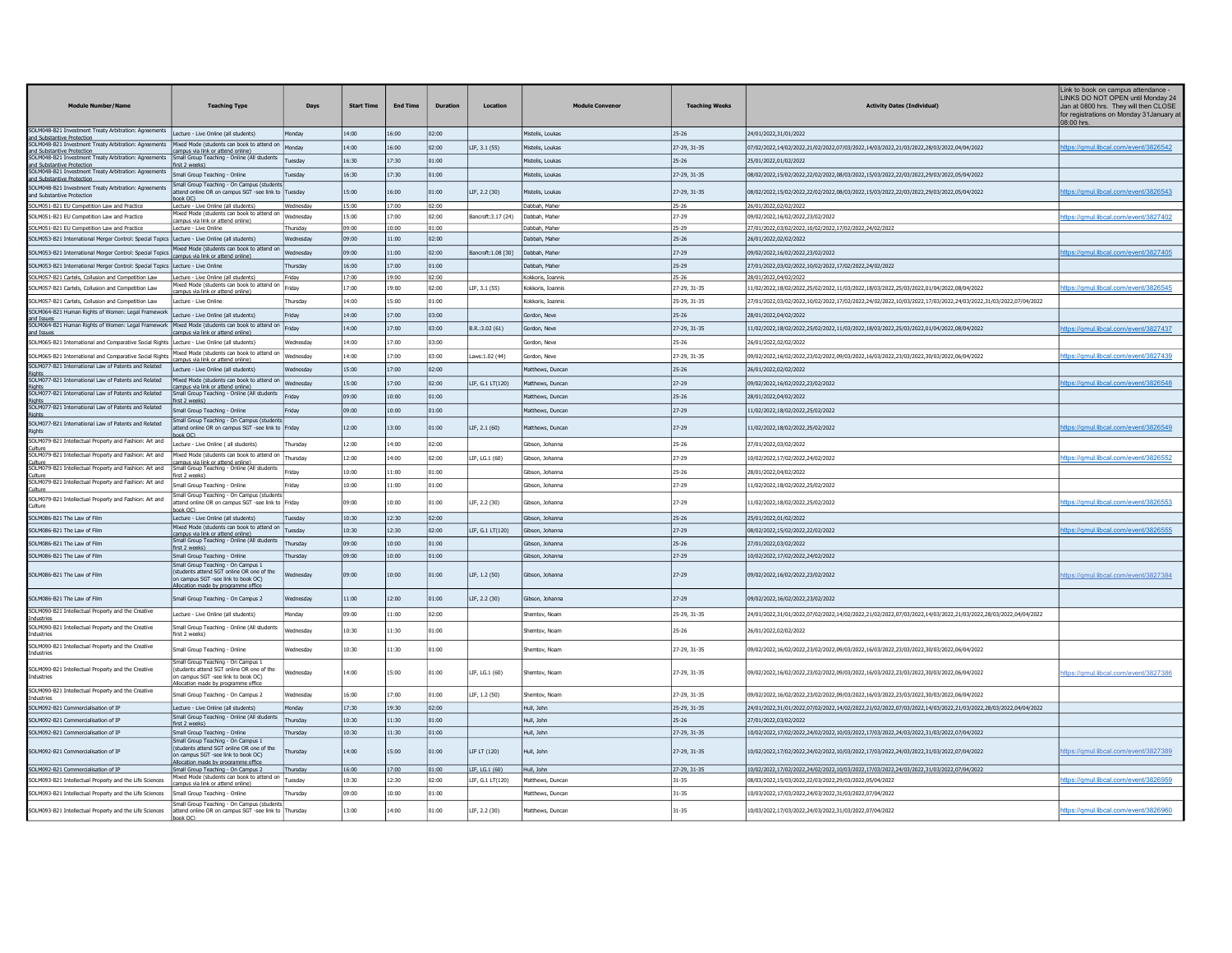| <b>Module Number/Name</b>                                                                            | <b>Teaching Type</b>                                                                                          | Days                  | <b>Start Time</b> | <b>End Time</b> | <b>Duration</b> | Location                          | <b>Module Convenor</b>                                                                 | <b>Teaching Weeks</b>     | <b>Activity Dates (Individual)</b>                                                                               | Link to book on campus attendance -<br>LINKS DO NOT OPEN until Monday 24<br>Jan at 0800 hrs. They will then CLOSE<br>for registrations on Monday 31 January at<br>08:00 hrs |
|------------------------------------------------------------------------------------------------------|---------------------------------------------------------------------------------------------------------------|-----------------------|-------------------|-----------------|-----------------|-----------------------------------|----------------------------------------------------------------------------------------|---------------------------|------------------------------------------------------------------------------------------------------------------|-----------------------------------------------------------------------------------------------------------------------------------------------------------------------------|
| SOLM094-B21 Competition Law, Intellectual Property and                                               | Lecture - Live Online (all students)                                                                          | Tuesday               | 18:30             | 20:30           | 02:00           |                                   | Flanagan, Anne                                                                         | $25 - 26$                 | 25/01/2022,01/02/2022                                                                                            |                                                                                                                                                                             |
| Innovation<br>SOLM094-B21 Competition Law, Intellectual Property and                                 | Mixed Mode (students can book to attend on<br>mpus via link or attend online                                  | Tuesday               | 18:30             | 20:30           | 02:00           | LIF. G.1 LT(120)                  | Flanagan, Anne                                                                         | $27 - 29$                 | 08/02/2022.15/02/2022.22/02/2022                                                                                 | https://gmul.libcal.com/event/3826970                                                                                                                                       |
| Innovation<br>SOLM094-B21 Competition Law, Intellectual Property and                                 | Lecture - Live Online                                                                                         | Thursda               | 14:00             | 15:00           | 01:00           |                                   | Flanagan, Anne                                                                         | 25-29                     | 27/01/2022,03/02/2022,10/02/2022,17/02/2022,24/02/2022                                                           |                                                                                                                                                                             |
| Innovatio<br>SOLM106-B21 Competition and Regulation in EU                                            | Lecture - Live Online (all students)                                                                          | Thursday              | 10:00             | 12:00           | 02:00           |                                   | Bernard, Nick                                                                          | $25 - 26$                 | 27/01/2022,03/02/2022                                                                                            |                                                                                                                                                                             |
| Healthcare Markets<br>SOLM106-B21 Competition and Regulation in EU                                   | Mixed Mode (students can book to attend or                                                                    |                       |                   |                 |                 |                                   |                                                                                        |                           |                                                                                                                  |                                                                                                                                                                             |
| Healthcare Markets<br>SOLM106-B21 Competition and Regulation in EU                                   | ampus via link or attend online)                                                                              | Thursda               | 10:00             | 12:00           | 02:00           | LIF, LG.1 (60)                    | Bernard, Nick                                                                          | $27 - 29$                 | 10/02/2022,17/02/2022,24/02/2022                                                                                 | https://qmul.libcal.com/event/3826971                                                                                                                                       |
| Healthcare Markets<br>SOLM107-B21 Law's Bodies: Donation, Reproduction and                           | Lecture - Live Online (all students)                                                                          | Thursda               | 13:00             | 14:00           | 01:00           |                                   | Bernard, Nick                                                                          | 25-29                     | 27/01/2022,03/02/2022,10/02/2022,17/02/2022,24/02/2022                                                           |                                                                                                                                                                             |
|                                                                                                      | Lecture - Live Online (all students)                                                                          | Tuesday               | 11:00             | 13:00           | 02:00           |                                   | Fletcher, Ruth                                                                         | 25-29, 31-35              | 25/01/2022.01/02/2022.08/02/2022.15/02/2022.22/02/2022.08/03/2022.15/03/2022.22/03/2022.29/03/2022.05/04/2022    |                                                                                                                                                                             |
| Dving<br>SOLM107-B21 Law's Bodies: Donation, Reproduction and                                        | ecture - Live Online (all students)                                                                           | Thursday              | 11:00             | 12:00           | 01:00           |                                   | Fletcher, Ruth                                                                         | $25 - 26$                 | 27/01/2022.03/02/2022                                                                                            |                                                                                                                                                                             |
| Dvina<br>SOLM107-B21 Law's Bodies: Donation, Reproduction and                                        | ecture - Live Online                                                                                          | Thursday              | 11:00             | 12:00           | 01:00           |                                   | Fletcher, Ruth                                                                         | 27-29, 31-35              | 10/02/2022,17/02/2022,24/02/2022,10/03/2022,17/03/2022,24/03/2022,31/03/2022,07/04/2022                          |                                                                                                                                                                             |
| SOLM107-B21 Law's Bodies: Donation, Reproduction and                                                 | Lecture - On Campus (students attend online                                                                   |                       |                   |                 |                 |                                   |                                                                                        |                           |                                                                                                                  |                                                                                                                                                                             |
| Dying                                                                                                | Thursday lecture OR this on campus slot -see<br>nk to book OC)                                                | Friday                | 11:00             | 12:00           | 01:00           | LIF, 2.2 (30)                     | Fletcher, Ruth                                                                         | 27-29, 31-35              | 11/02/2022,18/02/2022,25/02/2022,11/03/2022,18/03/2022,25/03/2022,01/04/2022,08/04/2022                          | ttps://gmul.libcal.com/event/3827024                                                                                                                                        |
| SOLM113-B21 Conduct of Hostilities in International Law                                              | Mixed Mode (students can book to attend on<br>mpus via link or attend online'                                 | Friday                | 09:00             | 12:00           | 03:00           | lancroft:1.01.2 (26) Gordon, Neve |                                                                                        | 31-35                     | 11/03/2022,18/03/2022,25/03/2022,01/04/2022,08/04/2022                                                           | ttps://gmul.libcal.com/event/3827441                                                                                                                                        |
| SOLM115-B21 Enforcement of International Criminal Law                                                | Lecture - Live Online (all students)                                                                          | hursda                | 18:00             | 20:00           | 02:00           |                                   | Okowa, Phoebe                                                                          | $25 - 26$                 | 27/01/2022.03/02/2022                                                                                            |                                                                                                                                                                             |
| SOLM115-B21 Enforcement of International Criminal Law                                                | red Mode (students can book to attend on                                                                      | Thursday              | 18:00             | 20:00           | 02:00           | LIF. LG.1 (60)                    | Okowa, Phoebe                                                                          | 27-29, 31-35              | 10/02/2022,17/02/2022,24/02/2022,10/03/2022,17/03/2022,24/03/2022,31/03/2022,07/04/2022                          | https://qmul.libcal.com/event/3827036                                                                                                                                       |
|                                                                                                      | apus via link or attend online                                                                                |                       |                   |                 |                 |                                   |                                                                                        |                           |                                                                                                                  |                                                                                                                                                                             |
| SOLM115-B21 Enforcement of International Criminal Law                                                | Lecture - Live Online (all students                                                                           | Friday                | 12:00<br>16:00    | 13:00<br>18:00  | 01:00<br>02:00  |                                   | Okowa, Phoebe                                                                          | 25-29, 31-35<br>25-26     | 28/01/2022,04/02/2022,11/02/2022,18/02/2022,25/02/2022,11/03/2022,18/03/2022,25/03/2022,01/04/2022,08/04/2022    |                                                                                                                                                                             |
| SOLM117-B21 Special Areas in the Law of Treaties<br>SOLM117-B21 Special Areas in the Law of Treaties | Lecture - Live Online (all students)<br>Mixed Mode (students can book to attend on                            | Monday<br>Mondav      | 16:00             | 18:00           | 02:00           | Graduate Ctr: GC105               | Fitzmaurice, Malgosia<br>Fitzmaurice, Malgosia                                         | 27-29, 31-35              | 24/01/2022.31/01/2022<br>07/02/2022.14/02/2022.21/02/2022.07/03/2022.14/03/2022.21/03/2022.28/03/2022.04/04/2022 | https://gmul.libcal.com/event/3827443                                                                                                                                       |
|                                                                                                      | nous via link or attend online)                                                                               |                       |                   |                 |                 |                                   |                                                                                        |                           |                                                                                                                  |                                                                                                                                                                             |
| SOLM117-B21 Special Areas in the Law of Treaties                                                     | ecture - Live Online (all students                                                                            | uesda                 | 16:00             | 17:00           | 01:00           |                                   | Fitzmaurice, Malgosia                                                                  | 25-29, 31-35              | 25/01/2022,01/02/2022,08/02/2022,15/02/2022,22/02/2022,08/03/2022,15/03/2022,22/03/2022,29/03/2022,05/04/2022    |                                                                                                                                                                             |
| SOLM120-B21 International Tax Law in Practice                                                        | Lecture - Live Online (all students)<br>Mixed Mode (students can book to attend or                            | Tuesday               | 12:00             | 15:00           | 03:00           |                                   | Svasti-Salee, Joy                                                                      | $25 - 26$                 | 25/01/2022,01/02/2022                                                                                            |                                                                                                                                                                             |
| SOLM120-B21 International Tax Law in Practice                                                        | ampus via link or attend online'                                                                              | Tuesday               | 12:00<br>15:00    | 15:00<br>17:00  | 03:00<br>02:00  | LIF, LG.1 (60)                    | Svasti-Salee, Joy                                                                      | 27-29, 31-35              | 08/02/2022,15/02/2022,22/02/2022,08/03/2022,15/03/2022,22/03/2022,29/03/2022,05/04/2022<br>26/01/2022.02/02/20   | ttps://qmul.libcal.com/event/382703                                                                                                                                         |
| SOLM124-B21 UK Tax Lav<br>SOLM124-B21 UK Tax Law                                                     | Lecture - Live Online (all students)<br>Mixed Mode (students can book to attend on                            | Wednesda<br>Wednesday | 15:00             | 17:00           | 02:00           | LIF, 2.1 (60)                     | Walters, Richard<br>Walters, Richard                                                   | $25 - 26$<br>27-29, 31-35 | 09/02/2022,16/02/2022,23/02/2022,09/03/2022,16/03/2022,23/03/2022,30/03/2022,06/04/2022                          | https://qmul.libcal.com/event/3827041                                                                                                                                       |
|                                                                                                      | smpus via link or attend online)                                                                              |                       |                   |                 |                 |                                   |                                                                                        |                           |                                                                                                                  |                                                                                                                                                                             |
| SOLM124-B21 UK Tax Lav                                                                               | Lecture - Live Online (all students)                                                                          | hursday               | 15:00             | 16:00<br>13:00  | 01:00           |                                   | Walters, Richard                                                                       | 25-29, 31-35              | 27/01/2022,03/02/2022,10/02/2022,17/02/2022,24/02/2022,10/03/2022,17/03/2022,24/03/2022,31/03/2022,07/04/2022    |                                                                                                                                                                             |
| SOLM129-B21 Transfer Pricing CHANGED TIME<br>SOLM129-B21 Transfer Pricing CHANGED TIME               | Lecture - Live Online (all students)<br>Mixed Mode (students can book to attend on                            | Thursdav<br>Thursday  | 10:00<br>10:00    | 13:00           | 03:00<br>03:00  | LIF, 1.2 (50)                     | HJI Panayi, Christiana, Svasti-Salee, Joy<br>HJI Panayi, Christiana, Svasti-Salee, Joy | 25-26<br>27-29, 31-35     | 27/01/2022.03/02/2022<br>10/02/2022,17/02/2022,24/02/2022,10/03/2022,17/03/2022,24/03/2022,31/03/2022,07/04/2022 | ttps://gmul.libcal.com/event/382739                                                                                                                                         |
|                                                                                                      | mpus via link or attend online                                                                                |                       |                   |                 |                 |                                   |                                                                                        |                           |                                                                                                                  |                                                                                                                                                                             |
| SOLM131-B21 International Law of the Sea CHANGED TIME                                                | Lecture - Live Online (all students)<br>ixed Mode (students can book to attend on                             | Thursday              | 10:00             | 12:00           | 02:00           |                                   | Papantoniou, Angeliki                                                                  | 25-26                     | 27/01/2022.03/02/2022                                                                                            |                                                                                                                                                                             |
| SOLM131-B21 International Law of the Sea CHANGED TIME                                                | smpus via link or attend online)                                                                              | Thursda               | 10:00             | 12:00           | 02:00           | LIF. 2.2 (30)                     | Papantoniou, Angeliki                                                                  | 27-29, 31-35              | 10/02/2022,17/02/2022,24/02/2022,10/03/2022,17/03/2022,24/03/2022,31/03/2022,07/04/2022                          | https://qmul.libcal.com/event/3827394                                                                                                                                       |
| SOLM131-B21 International Law of the Sea                                                             | Lecture - Live Online                                                                                         | Friday                | 11:00             | 12:00           | 01:00           |                                   | Papantoniou, Angeliki                                                                  | 25-29, 31-35              | 2022/04/02/2022.04/02/2022.11/02/2022.18/02/2022.25/02/2022.11/03/2022.18/03/2022.25/03/2022.01/04/2022.08/04    |                                                                                                                                                                             |
| SOLM136-B21 Climate Change Law                                                                       | Mixed Mode (students can book to attend on<br>campus via link or attend online)                               | Monday                | 14:00             | 16:00           | 02:00           | LIF. 1.2 (50)                     | Papantoniou, Angeliki                                                                  | 31-35                     | 07/03/2022,14/03/2022,21/03/2022,28/03/2022,04/04/2022                                                           | https://gmul.libcal.com/event/3827043                                                                                                                                       |
| SOLM136-B21 Climate Change Law                                                                       | Lecture - Live Online (all students)                                                                          | Tuesdav               | 15:30             | 16:30           | 01:00           |                                   | Papantoniou, Angelik                                                                   | 31-35                     | 08/03/2022,15/03/2022,22/03/2022,29/03/2022,05/04/2022                                                           |                                                                                                                                                                             |
| SOLM137-B21 Water Lay                                                                                | Lecture - Live Online (all students)<br>Mixed Mode (students can book to attend on                            | Wednesday             | 17:00             | 19:00           | 02:00           |                                   | Shubber, Zaki Ms                                                                       | 25-26                     | 26/01/2022.02/02/2022                                                                                            |                                                                                                                                                                             |
| SOLM137-B21 Water Lav<br>SOLM137-B21 Water Law                                                       | ampus via link or attend online)                                                                              | Wednesday             | 17:00<br>17:00    | 19:00<br>18:00  | 02:00<br>01:00  | LIF, 1.2 (50)                     | Shubber, Zaki Ms                                                                       | 27-29<br>25-29            | 09/02/2022,16/02/2022,23/02/2022                                                                                 | https://gmul.libcal.com/event/3827045                                                                                                                                       |
| SOLM144-B21 Marine Insurance Law                                                                     | Lecture - Live Online (all students<br>Lecture - Live Online (all students)                                   | Thursdav<br>Tuesday   | 17:00             | 20:00           | 03:00           |                                   | Shubber, Zaki Ms<br>Goldby, Miriam                                                     | 25-26                     | 27/01/2022,03/02/2022,10/02/2022,17/02/2022,24/02/2022<br>25/01/2022,01/02/2022                                  |                                                                                                                                                                             |
| SOLM144-B21 Marine Insurance Law                                                                     | Mixed Mode (students can book to attend on<br>campus via link or attend online)                               | Tuesday               | 17:00             | 20:00           | 03:00           | LIF, 3.1 (55)                     | Goldby, Miriam                                                                         | 28-29, 31-35              | 15/02/2022,22/02/2022,08/03/2022,15/03/2022,22/03/2022,29/03/2022,05/04/2022                                     | ttps://qmul.libcal.com/event/3827048                                                                                                                                        |
| SOLM144-B21 Marine Insurance Law (change one week                                                    | Mixed Mode (students can book to attend or                                                                    | Thursday              | 17:00             | 20:00           | 03:00           | LIF, 3.1 (55)                     | Goldby, Miriam                                                                         |                           | 10/02/2022                                                                                                       |                                                                                                                                                                             |
| only)<br>SOLM150-B21 Admiralty                                                                       | ampus via link or attend online)<br>Lecture - Live Online (all students)                                      | <b>Monday</b>         | 16:30             | 18:30           | 02:00           |                                   | Saranovic, Filip                                                                       | $25 - 26$                 | 24/01/2022,31/01/2022                                                                                            |                                                                                                                                                                             |
| SOLM150-B21 Admiralt                                                                                 | Mixed Mode (students can book to attend on                                                                    | Monday                | 16:30             | 18:30           | 02:00           | LIF, 3.1 (55)                     | Saranovic, Filip                                                                       | 27-29                     | 07/02/2022,14/02/2022,21/02/2022                                                                                 | https://gmul.libcal.com/event/3827050                                                                                                                                       |
| SOLM150-B21 Admiralty<br>SOLM152-B21 Private International & European Air                            | campus via link or attend online)<br>Lecture - Live Online (all students                                      | Vednesday             | 09:30             | 10:30           | 01:00           |                                   | Saranovic, Filip                                                                       | 25-29                     | 26/01/2022,02/02/2022,09/02/2022,16/02/2022,23/02/2022                                                           |                                                                                                                                                                             |
| <b>Transport Law</b>                                                                                 | Lecture - Live Online (all students)                                                                          | <b>Annday</b>         | 09:00             | 12:00           | 103:00          |                                   | I vkotrafiti Dr. A                                                                     | 25-26                     | 24/01/2022.31/01/2022                                                                                            |                                                                                                                                                                             |
| SOLM152-B21 Private International & European Air                                                     | Mixed Mode (students can book to attend or<br>ampus via link or attend online)                                | Monday                | 09:00             | 12:00           | 03:00           | LIF, 2.2 (30)                     | Lykotrafiti Dr. A                                                                      | 27-29, 31-35              | 07/02/2022,14/02/2022,21/02/2022,07/03/2022,14/03/2022,21/03/2022,28/03/2022,04/04/2022                          | ttps://qmul.libcal.com/event/3827088                                                                                                                                        |
| <b>Transport Law</b><br>SOLM154-B21 Maritime Conflict of Laws                                        | Lecture - Live Online (all students)                                                                          | Thursday              | 14:00             | 16:00           | 02:00           |                                   | Saranovic, Filip                                                                       | $25 - 26$                 | 27/01/2022.03/02/2022                                                                                            |                                                                                                                                                                             |
| SOLM154-B21 Maritime Conflict of Laws                                                                | Mixed Mode (students can book to attend on<br>campus via link or attend online'                               | Thursda               | 14:00             | 16:00           | 02:00           | LIF, 1.2 (50)                     | Saranovic, Filip                                                                       | 27-29, 31-35              | 10/02/2022.17/02/2022.24/02/2022.10/03/2022.17/03/2022.24/03/2022.31/03/2022.07/04/2022                          | <u>nttps://qmul.libcal.com/event/3827089</u>                                                                                                                                |
| SOLM154-B21 Maritime Conflict of Laws                                                                | Lecture - Live Online (all students)                                                                          | Fridav                | 16:00             | 17:00           | 01:00           |                                   | Saranovic, Filip                                                                       | 25-29, 31-35              | 28/01/2022,04/02/2022,11/02/2022,18/02/2022,25/02/2022,11/03/2022,18/03/2022,25/03/2022,01/04/2022,08/04/2022    |                                                                                                                                                                             |
| SOLM160-B21 Energy and Climate Change                                                                | Lecture - Live Online (all students)                                                                          | Monday                | 18:30             | 20:30           | 02:00           |                                   | Dallas, James, Gallagher, Norah                                                        | 25-26                     | 24/01/2022,31/01/2022                                                                                            |                                                                                                                                                                             |
| SOLM160-B21 Energy and Climate Change                                                                | Mixed Mode (students can book to attend on<br>ampus via link or attend online)                                | Mondav                | 18:30             | 20:30           | 02:00           | LIF. 3.1 (55)                     | Dallas, James, Gallagher, Norah                                                        | $27 - 29$                 | 07/02/2022,14/02/2022,21/02/2022                                                                                 | ttps://gmul.libcal.com/event/3827092                                                                                                                                        |
| SOLM160-B21 Energy and Climate Change                                                                | Lecture - Live Online (all students)                                                                          | Friday                | 11:00             | 12:00           | 01:00           |                                   | Dallas, James, Gallagher, Norah                                                        | $25 - 29$                 | 28/01/2022,04/02/2022,11/02/2022,18/02/2022,25/02/2022                                                           |                                                                                                                                                                             |
| SOLM162-B21 International Energy Transactions                                                        | Mixed Mode (students can book to attend on<br>camous via link or attend online)                               | Thursday              | 16:00             | 18:00           | 02:00           | LIF. 1.2 (50)                     | Gallagher, Norah                                                                       | $31 - 35$                 | 10/03/2022.17/03/2022.24/03/2022.31/03/2022.07/04/2022                                                           | https://qmul.libcal.com/event/3827093                                                                                                                                       |
| SOLM162-B21 International Energy Transactions                                                        | Lecture - Live Online (all students                                                                           |                       | 10:30             | 11:30           | 01:00           |                                   | Sallagher, Norah                                                                       | 31-35                     | 11/03/2022,18/03/2022,25/03/2022,01/04/2022,08/04/2022                                                           |                                                                                                                                                                             |
| SOLM163-B21 International Arbitration and Energy                                                     | Lecture - Live Online (all students)<br>Mixed Mode (students can book to attend on                            | Vednesday             | 16:00             | 18:00           | 02:00           |                                   | Scherer, Maxi                                                                          | 25-26                     | 26/01/2022.02/02/2022                                                                                            |                                                                                                                                                                             |
| SOLM163-B21 International Arbitration and Energy                                                     | campus via link or attend online)<br>Small Group Teaching - Online (All students                              | Wednesday             | 16:00             | 18:00           | 02:00           | LIF, 3.1 (55)                     | Scherer, Maxi                                                                          | 27-29, 31-35              | 09/02/2022,16/02/2022,23/02/2022,09/03/2022,16/03/2022,23/03/2022,30/03/2022,06/04/2022                          | ttps://gmul.libcal.com/event/3827094                                                                                                                                        |
| SOLM163-B21 International Arbitration and Energy                                                     | first 2 weeks)                                                                                                | Thursday              | 20:00             | 21:00           | 01:00           |                                   | Scherer, Maxi                                                                          | 25-26                     | 27/01/2022.03/02/2022                                                                                            |                                                                                                                                                                             |
| SOLM163-B21 International Arbitration and Energy                                                     | Small Group Teaching - Online<br>Small Group Teaching - On Campus (students                                   | Thursday              | 20:00             | 21:00           | 01:00           |                                   | Scherer, Maxi                                                                          | 27-29, 31-35              | 10/02/2022,17/02/2022,24/02/2022,10/03/2022,17/03/2022,24/03/2022,31/03/2022,07/04/2022                          |                                                                                                                                                                             |
| SOLM163-B21 International Arbitration and Energy                                                     | attend online OR on campus SGT -see link to Thursday<br>ook OC)<br>Mixed Mode (students can book to attend on |                       | 18:00             | 19:00           | 01:00           | LIF. 1.2 (50)                     | Scherer, Maxi                                                                          | 27-29, 31-35              | 10/02/2022,17/02/2022,24/02/2022,10/03/2022,17/03/2022,24/03/2022,31/03/2022,07/04/2022                          | ttps://gmul.libcal.com/event/382709                                                                                                                                         |
| SOLM167-B21 Renewable Energy Law                                                                     | campus via link or attend online)                                                                             | Thursday              | 12:00             | 14:00           | 02:00           | LIF. LG.1 (60)                    | Dahlan, Malik                                                                          | 31-35                     | 10/03/2022,17/03/2022,24/03/2022,31/03/2022,07/04/2022                                                           | nttps://gmul.libcal.com/event/3827098                                                                                                                                       |
| SOLM167-B21 Renewable Energy Law                                                                     | Lecture - Live Online (all students)                                                                          | Fridav                | 09:00             | $00-01$         | 01:00           |                                   | Dahlan, Malik                                                                          | 31-35                     | 11/03/2022,18/03/2022,25/03/2022,01/04/2022,08/04/2022                                                           |                                                                                                                                                                             |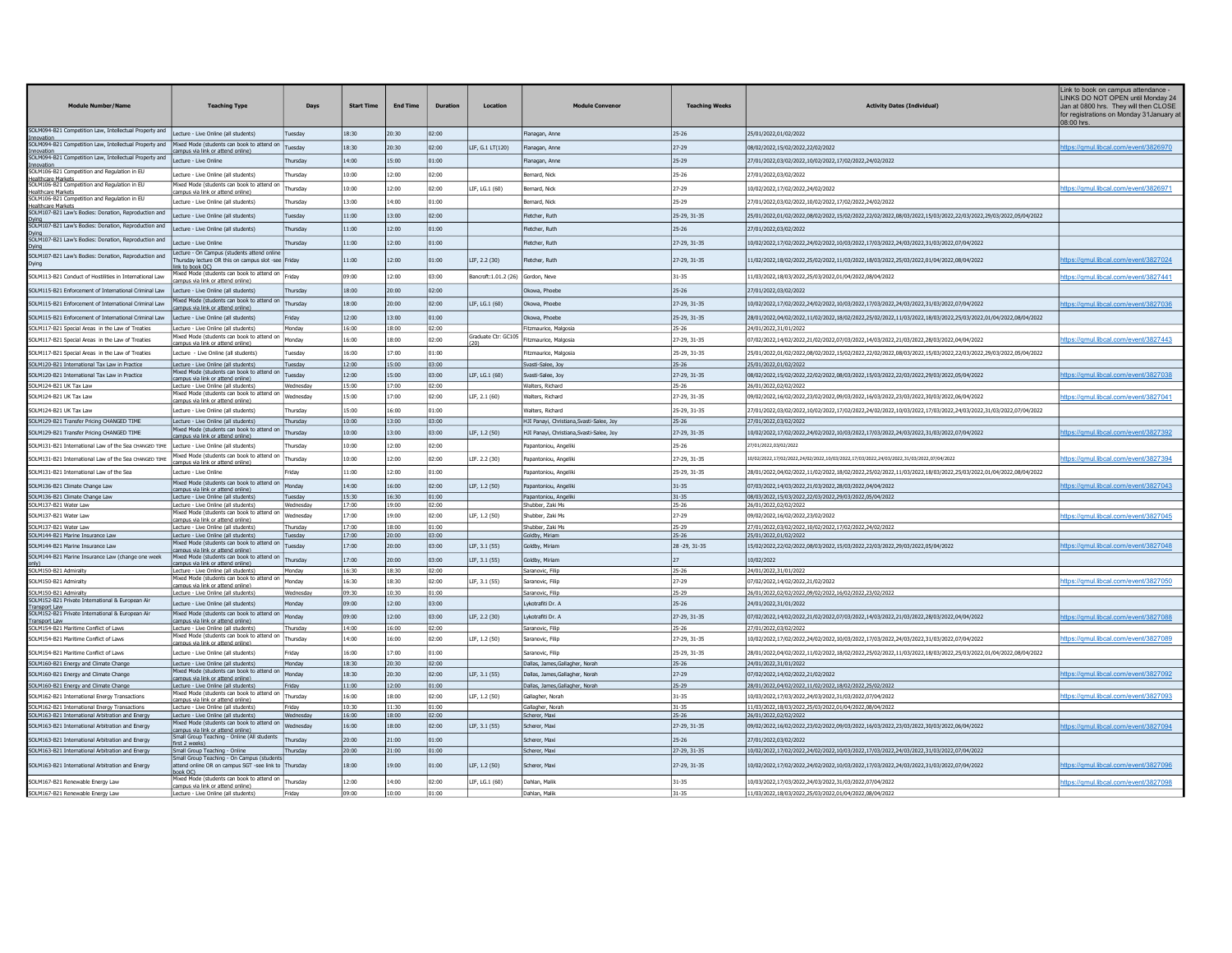| <b>Module Number/Name</b>                                                                               | <b>Teaching Type</b>                                                                                                                               | Days                 | <b>Start Time</b> | <b>End Time</b> | <b>Duration</b> | Location         | <b>Module Conveno</b>          | <b>Teaching Weeks</b> | <b>Activity Dates (Individual)</b>                                                                            | Link to book on campus attendance -<br>LINKS DO NOT OPEN until Monday 24<br>Jan at 0800 hrs. They will then CLOSE<br>for registrations on Monday 31 January at<br>08:00 hrs |
|---------------------------------------------------------------------------------------------------------|----------------------------------------------------------------------------------------------------------------------------------------------------|----------------------|-------------------|-----------------|-----------------|------------------|--------------------------------|-----------------------|---------------------------------------------------------------------------------------------------------------|-----------------------------------------------------------------------------------------------------------------------------------------------------------------------------|
| SOLM175-B21 Terrorism, Migration and Human Rights                                                       | Lecture - Live Online (all students)<br>fixed Mode (students can book to attend on                                                                 | Tuesday              | 09:00             | 1:00            | 02:00           |                  | Guild, Elspeth                 | $25 - 26$             | 25/01/2022,01/02/2022                                                                                         |                                                                                                                                                                             |
| SOLM175-B21 Terrorism, Migration and Human Rights                                                       | campus via link or attend online).                                                                                                                 | Tuesday              | 09:00             | 11:00           | 02:00           | LIF, LG.1 (60)   | Guild, Elspeth                 | 27-29, 31-35          | 08/02/2022,15/02/2022,22/02/2022,08/03/2022,15/03/2022,22/03/2022,29/03/2022,05/04/2022                       | https://gmul.libcal.com/event/3827099                                                                                                                                       |
| SOLM175-B21 Terrorism, Migration and Human Rights                                                       | Small Group Teaching - Online (All students<br>first 2 weeks)                                                                                      | Wednesdav            | 16:30             | 17:30           | 01:00           |                  | Guild, Elspeth                 | 25-26                 | 26/01/2022.02/02/2022                                                                                         |                                                                                                                                                                             |
| SOLM175-B21 Terrorism, Migration and Human Rights                                                       | Small Group Teaching - Online<br>Small Group Teaching - On Campus (student                                                                         | Wednesday            | 16:30             | 17:30           | 01:00           |                  | Guild, Elspeth                 | 27-29, 31-35          | 09/02/2022,16/02/2022,23/02/2022,09/03/2022,16/03/2022,23/03/2022,30/03/2022,06/04/2022                       |                                                                                                                                                                             |
| SOLM175-B21 Terrorism, Migration and Human Rights                                                       | attend online OR on campus SGT -see link to Wednesday<br>ook OC).                                                                                  |                      | 15:00             | 16:00           | 01:00           | LIF. 2.2 (30)    | Guild, Elspeth                 | 27-29, 31-35          | 09/02/2022.16/02/2022.23/02/2022.09/03/2022.16/03/2022.23/03/2022.30/03/2022.06/04/2022                       | ttps://amul.libcal.com/event/3827101                                                                                                                                        |
| SOLM177-B21 Migration and Asylum Law through Practice Lecture - Live Online (all students)              |                                                                                                                                                    | <b>fondav</b>        | 09:00             | 12:00           | 03:00           |                  | Moreno Lax, Violeta            | 25-29, 31-35          | 24/01/2022,31/01/2022,07/02/2022,14/02/2022,21/02/2022,07/03/2022,14/03/2022,21/03/2022,28/03/2022,04/04/2022 |                                                                                                                                                                             |
| SOLM186-B21 Comparative Law Methodology                                                                 | Mixed Mode (students can book to attend on<br>campus via link or attend online).                                                                   | Tuesdav              | 12:00             | 14:00           | 02:00           | LIF. 3.1 (55)    | Michaels, Ralf                 | 31-35                 | 08/03/2022.15/03/2022.22/03/2022.29/03/2022.05/04/2022                                                        | https://gmul.libcal.com/event/3827102                                                                                                                                       |
| SOLM186-B21 Comparative Law Methodology                                                                 | Lecture - Live Online (all students)                                                                                                               | riday                | 13:30             | 14:30           | 01:00           |                  | Michaels, Ralf                 | 31-35                 | 11/03/2022,18/03/2022,25/03/2022,01/04/2022,08/04/2022                                                        |                                                                                                                                                                             |
| SOLM187-B21 Law and Authority in a Global Context                                                       | lixed Mode (students can book to attend on<br>ampus via link or attend online'                                                                     | Tuesdav              | 09:30             | 11:30           | 02:00           | LIF. 2.2 (30)    | Lindhal, Hans                  | 31-35                 | 08/03/2022.15/03/2022.22/03/2022.29/03/2022.05/04/2022                                                        | https://qmul.libcal.com/event/3827103                                                                                                                                       |
| SOLM187-B21 Law and Authority in a Global Context                                                       | Lecture - Live Online (all students)                                                                                                               | Thursday             | 09:00             | 10:00           | 01:00           |                  | Lindhal, Hans                  | $31 - 35$             | 10/03/2022,17/03/2022,24/03/2022,31/03/2022,07/04/202                                                         |                                                                                                                                                                             |
| SOLM190-B21 Foreign Investments and Public Policy                                                       | Lecture - Live Online (all students)<br>lixed Mode (students can book to attend on                                                                 | Mondav               | 16:00             | 18:00           | 02:00           |                  | Dimopoulos, Angelo             | 25-26                 | 24/01/2022,31/01/2022                                                                                         |                                                                                                                                                                             |
| SOLM190-B21 Foreign Investments and Public Policy                                                       | ampus via link or attend online)                                                                                                                   | Monday               | 16:00             | 18:00           | 02:00           | LIF, 1.2 (50)    | Dimopoulos, Angelos            | 27-29                 | 07/02/2022,14/02/2022,21/02/2022                                                                              | ttps://qmul.libcal.com/event/3827108                                                                                                                                        |
| SOLM190-B21 Foreign Investments and Public Policy<br>SOLM193-B21 WTO Law Domestic Regulations and Trade | Lecture - Live Online (all students)                                                                                                               | hursda               | 17:30             | 18:30           | 01:00           |                  | Dimopoulos, Angelo             | $25 - 29$             | 27/01/2022,03/02/2022,10/02/2022,17/02/2022,24/02/2022                                                        |                                                                                                                                                                             |
| SOLM193-B21 WTO Law Domestic Regulations and Trade                                                      | Lecture - Live Online (all students)<br>Mixed Mode (students can book to attend on                                                                 | <b>londav</b>        | 12:00             | 4:00            | 02:00           |                  | Gari, Gabriel                  | 25-26                 | 24/01/2022.31/01/2022                                                                                         |                                                                                                                                                                             |
|                                                                                                         | <u>ampus via link or attend online)</u>                                                                                                            | Monday               | 12:00             | 14:00           | 02:00           | LIF, 3.1 (55)    | Gari, Gabriel                  | 27-29, 31-35          | 07/02/2022,14/02/2022,21/02/2022,07/03/2022,14/03/2022,21/03/2022,28/03/2022,04/04/2022                       | https://qmul.libcal.com/event/382711(                                                                                                                                       |
| SOLM193-B21 WTO Law Domestic Regulations and Trade<br>Remedies                                          | Lecture - Live Online (all students)                                                                                                               | Tuesdav              | 18:30             | 19:30           | 01:00           |                  | Gari, Gabriel                  | 27-29, 31-35          | 08/02/2022.15/02/2022.22/02/2022.08/03/2022.15/03/2022.22/03/2022.29/03/2022.05/04/2022                       |                                                                                                                                                                             |
| SOLM200-B21 Law of Economic Crime: Corruption                                                           | Lecture - Live Online (all students)                                                                                                               | Mondav               | 13:00             | 15:00           | 02:00           |                  | King, Colin                    | 25-29, 31-35          | 24/01/2022.31/01/2022.07/02/2022.14/02/2022.21/02/2022.07/03/2022.14/03/2022.21/03/2022.28/03/2022.04/04/2022 |                                                                                                                                                                             |
| SOLM200-B21 Law of Economic Crime: Corruption                                                           | Lecture - Live Online (all students                                                                                                                | uesday               | 10:00             | 11:00           | 01:00           |                  | King, Colin                    | 25-29, 31-35          | 25/01/2022,01/02/2022,08/02/2022,15/02/2022,22/02/2022,08/03/2022,15/03/2022,22/03/2022,29/03/2022,05/04/2022 |                                                                                                                                                                             |
| SOLM203-B21 Comparative Criminal Justice                                                                | Lecture - Live Online (all students)                                                                                                               | Wednesday            | 14:00             | 6:00            | 02:00           |                  | Hufnagel, Saskia               | 25-26                 | 26/01/2022.02/02/2022                                                                                         |                                                                                                                                                                             |
| SOLM203-B21 Comparative Criminal Justice                                                                | Mixed Mode (students can book to attend o<br>campus via link or attend online)                                                                     | Wednesday            | 14:00             | 16:00           | 02:00           | LIF, 3.1 (55)    | Hufnagel, Saskia               | 27-29, 31-35          | 09/02/2022,16/02/2022,23/02/2022,09/03/2022,16/03/2022,23/03/2022,30/03/2022,06/04/2022                       | https://gmul.libcal.com/event/3827112                                                                                                                                       |
| SOLM203-B21 Comparative Criminal Justice                                                                | Lecture - Live Online (all students)                                                                                                               | hursday              | 14:00             | 15:00           | 01:00           |                  | Hufnagel, Saskia               | 27-29, 31-35          | 10/02/2022,17/02/2022,24/02/2022,10/03/2022,17/03/2022,24/03/2022,31/03/2022,07/04/2022                       |                                                                                                                                                                             |
| SOLM207-B21 Cybercrime: Substantive Offences                                                            | Mixed Mode (students can book to attend on<br>campus via link or attend online) Booking<br>vill be for whole semeste                               | Vednesday            | 09:00             | 1:00            | 02:00           | LIF, 2.1 (60)    | Iornle, Julia, Walden, Ian     | 25-29                 | 26/01/2022,02/02/2022,09/02/2022,16/02/2022,23/02/2022                                                        | ttps://gmul.libcal.com/event/3827395                                                                                                                                        |
| SOLM207-B21 Cybercrime: Substantive Offences                                                            | Small Group Teaching - On Campus (students<br>attend online OR on campus SGT -see link to Wednesday<br>book OC) Booking will be for whole semester |                      | 11:00             | 12:00           | 01:00           | LIF. 1.2 (50)    | Hornle, Julia, Walden, Ian     | 27-29                 | 09/02/2022.16/02/2022.23/02/2022                                                                              | ttps://qmul.libcal.com/event/382739                                                                                                                                         |
| SOLM207-B21 Cybercrime: Substantive Offences                                                            | Small Group Teaching - Online (All students<br>first 2 weeks)                                                                                      | Wednesdav            | 16:00             | 17:00           | 01:00           |                  | Hornle, Julia, Walden, Ian     | 25-26                 | 26/01/2022.02/02/2022                                                                                         |                                                                                                                                                                             |
| SOLM207-B21 Cybercrime: Substantive Offences                                                            | Small Group Teaching - Online                                                                                                                      | Wednesday            | 16:00             | 17:00           | 01:00           |                  | Hornle, Julia, Walden, Iar     | $25 - 29$             | 09/02/2022,16/02/2022,23/02/2022                                                                              |                                                                                                                                                                             |
| 5OLM207-B21 Cybercrime: Substantive Offences (changed<br>from weds weeks 31 - 35)                       | Small Group Teaching - Online                                                                                                                      | Fridav               | 16:00             | 17:00           | 01:00           |                  | Hornle, Julia, Walden, Ian     | 31-35                 | 11/03/2022,18/03/2022,25/03/2022,01/04/2022,08/04/2022                                                        |                                                                                                                                                                             |
| SOLM207-B21 Cybercrime: Substantive Offences                                                            | Mixed Mode (see above note)                                                                                                                        | Friday               | 09:00             | 11:00           | 02:00           | LIF. 2.1 (60)    | Hornle, Julia Walden, Tan      | 31-35                 | 11/03/2022.18/03/2022.25/03/2022.01/04/2022.08/04/2022                                                        | https://gmul.libcal.com/event/3828462                                                                                                                                       |
| SOLM207-B21 Cybercrime: Substantive Offences                                                            | Small Group Teaching - On Campus (see<br>above note)                                                                                               | riday                | 11:00             | 12:00           | 01:00           | LIF, 1.2 (50)    | lornle, Julia, Walden, Ian     | 31-35                 | 11/03/2022,18/03/2022,25/03/2022,01/04/2022,08/04/2022                                                        |                                                                                                                                                                             |
| SOLM210-B21 Information Security and the Law                                                            | Lecture - Live Online (all students)<br>Small Group Teaching - Online (All students                                                                | Monday               | 09:00             | 1:00            | 02:00           |                  | Flanagan, Anne                 | 25-29                 | 24/01/2022,31/01/2022,07/02/2022,14/02/2022,21/02/2022                                                        |                                                                                                                                                                             |
| SOLM210-B21 Information Security and the Law                                                            | first 2 weeks)                                                                                                                                     | Tuesday              | 10:30             | 11:30           | 01:00           |                  | Flanagan, Anne                 | 25-26                 | 25/01/2022,01/02/2022                                                                                         |                                                                                                                                                                             |
| SOLM210-B21 Information Security and the Law                                                            | Small Group Teaching - Online<br>Small Group Teaching - On Campus (student                                                                         | uesdav               | 10:30             | 11:30           | 01:00           |                  | Flanagan, Anne                 | 27-29                 | 08/02/2022,15/02/2022,22/02/2022                                                                              |                                                                                                                                                                             |
| SOLM210-B21 Information Security and the Law                                                            | attend online OR on campus SGT -see link to                                                                                                        | Thursday             | 20:00             | 21:00           | 01:00           | LIF, 2.1 (60)    | lanagan, Anne                  | 27-29                 | 10/02/2022,17/02/2022,24/02/2022                                                                              | https://gmul.libcal.com/event/3827114                                                                                                                                       |
| SOLM213-B21 Entrepreneurship Law Clinic                                                                 | hook OC)<br>Lecture - Live Online (all students)                                                                                                   | Tuesday              | 11:30             | 13:30           | 02:00           |                  | Watton, Karen                  | 25-29                 | 25/01/2022,01/02/2022,08/02/2022,15/02/2022,22/02/2022                                                        |                                                                                                                                                                             |
| SOLM213-B21 Entrepreneurship Law Clinic                                                                 | Lecture - Live Online                                                                                                                              | Wednesday            | 19:30             | 20:30           | 01:00           |                  | Watton, Karer                  | $25 - 29$             | 26/01/2022,02/02/2022,09/02/2022,16/02/2022,23/02/2022                                                        |                                                                                                                                                                             |
| SOLM213-B21 Entrepreneurship Law Clinic                                                                 | Lecture - On Campus (students attend onlin<br>Wednesday lecture OR this on campus slot -<br>see link to book OC)                                   | Wednesday            | 18:00             | 19:00           | 01:00           | LIF. 2.2 (30)    | Watton, Karen                  | 27-29                 | 09/02/2022.16/02/2022.23/02/2022                                                                              | ttps://gmul.libcal.com/event/3827115                                                                                                                                        |
| SOLM216-B21 Media Law: Reputation Management                                                            | Mixed Mode (students can book to attend on<br>ampus via link or attend online).                                                                    | Wednesdav            | 09:00             | 1:00            | 02:00           | LIF, LG.1 (60)   | Sutter, Gavin                  | 31-35                 | 09/03/2022,16/03/2022,23/03/2022,30/03/2022,06/04/2022                                                        | ttps://gmul.libcal.com/event/3827116                                                                                                                                        |
| SOLM216-B21 Media Law: Reputation Management                                                            | Small Group Teaching - Online                                                                                                                      | Thursdav             | 14:00             | 15:00           | 01:00           |                  | Sutter, Gavin                  | $31 - 35$             | 10/03/2022,17/03/2022,24/03/2022,31/03/2022,07/04/2022                                                        |                                                                                                                                                                             |
| SOLM216-B21 Media Law: Reputation Management                                                            | Small Group Teaching - On Campus (student<br>attend online OR on campus SGT -see link to Thursday                                                  |                      | 10:30             | 11:30           | 01:00           | LIF, 2.2 (30)    | Sutter, Gavir                  | 31-35                 | 10/03/2022,17/03/2022,24/03/2022,31/03/2022,07/04/2022                                                        | ttps://amul.libcal.com/event/3827121                                                                                                                                        |
|                                                                                                         | book OC)                                                                                                                                           |                      |                   | 17:00           | 02:00           |                  | Reed, Chris                    |                       |                                                                                                               |                                                                                                                                                                             |
| SOLM219-B21 E-Commerce Transactions<br>SOLM219-B21 E-Commerce Transactions                              | Lecture - Live Online (all students)<br>Mixed Mode (students can book to attend on                                                                 | Thursday<br>Thursday | 15:00<br>15:00    | 17:00           | 02:00           | LIF, G.1 LT(120) | Reed, Chris                    | $25 - 26$<br>27-29    | 27/01/2022,03/02/2022<br>10/02/2022,17/02/2022,24/02/2022                                                     | ttps://gmul.libcal.com/event/3827126                                                                                                                                        |
|                                                                                                         | campus via link or attend online)<br>Small Group Teaching - Online (All students                                                                   |                      |                   |                 |                 |                  |                                |                       |                                                                                                               |                                                                                                                                                                             |
| SOLM219-B21 E-Commerce Transactions                                                                     | first 2 weeks)                                                                                                                                     | Friday               | 16:00             | 17:00           | 01:00           |                  | leed, Chris                    | $25 - 26$             | 28/01/2022,04/02/2022                                                                                         |                                                                                                                                                                             |
| SOLM219-B21 E-Commerce Transactions                                                                     | Small Group Teaching - Online<br>Small Group Teaching - On Campus (students                                                                        | Friday               | 16:00             | 17:00           | 01:00           |                  | Reed, Chris                    | 27-29                 | 11/02/2022,18/02/2022,25/02/2022                                                                              |                                                                                                                                                                             |
| SOLM219-B21 E-Commerce Transactions                                                                     | attend online OR on campus SGT -see link to Friday                                                                                                 |                      | 13:00             | 14:00           | 01:00           | LIF, LG.1 (60)   | Reed, Chris                    | 27-29                 | 11/02/2022,18/02/2022,25/02/2022                                                                              | ttps://gmul.libcal.com/event/3827129                                                                                                                                        |
| SOLM222-B21 International and Comparative Data<br>Protection Law                                        | Lecture - Live Online (all students)                                                                                                               | hursday              | 10:30             | 12:30           | 02:00           |                  | Flanagan, Anne                 | 25-26                 | 27/01/2022.03/02/2022                                                                                         |                                                                                                                                                                             |
| SOLM222-B21 International and Comparative Data<br>otection Law                                          | Mixed Mode (students can book to attend on<br>ampus via link or attend online)                                                                     | Thursday             | 10:30             | 12:30           | 02:00           | LIF, 2.1 (60)    | lanagan, Anne                  | 27-29                 | 10/02/2022,17/02/2022,24/02/2022                                                                              | https://gmul.libcal.com/event/3827131                                                                                                                                       |
| SOLM222-B21 International and Comparative Data                                                          | Small Group Teaching - Online (All students                                                                                                        | Friday               | 00:00             | 10:00           | 01:00           |                  | lanagan, Anne                  | 25-26                 | 28/01/2022.04/02/2022                                                                                         |                                                                                                                                                                             |
| rotection Law<br>SOLM222-B21 International and Comparative Data<br>Protection Law                       | st 7 weeks)<br>Small Group Teaching - Online                                                                                                       | ridav                | 09:00             | 10:00           | 01:00           |                  | Flanagan, Anne                 | 27-29                 | 11/02/2022,18/02/2022,25/02/2022                                                                              |                                                                                                                                                                             |
| SOLM222-B21 International and Comparative Data<br>rotection Law                                         | Small Group Teaching - On Campus (student<br>ttend online OR on campus SGT -see link to Friday                                                     |                      | 11:30             | 12:30           | 01:00           | LIF, G.1 LT(120) | anagan, Anne                   | 27-29                 | 11/02/2022,18/02/2022,25/02/2022                                                                              | ttps://gmul.libcal.com/event/3827136                                                                                                                                        |
| SOLM223-B21 Compliance in Global Markets                                                                | Mixed Mode (students can book to attend on                                                                                                         | Tuesday              | 14:00             | 16:00           | 02:00           | LIF, 3.1 (55)    | Gabison, Garry, Patel, Sucheen | 31-35                 | 08/03/2022,15/03/2022,22/03/2022,29/03/2022,05/04/2022                                                        | ttps://amul.libcal.com/event/3827142                                                                                                                                        |
| SOLM223-B21 Compliance in Global Markets                                                                | campus via link or attend online)<br>Small Group Teaching - Online                                                                                 | uesday               | 19:00             | 20:00           | 01:00           |                  | Gabison, Garry, Patel, Suchee  | 31-35                 | 08/03/2022,15/03/2022,22/03/2022,29/03/2022,05/04/2022                                                        |                                                                                                                                                                             |
| SOLM223-B21 Compliance in Global Markets                                                                | Small Group Teaching - On Campus (studen<br>attend online OR on campus SGT -see link to                                                            | <b>Tuesday</b>       | 16:00             | 17:00           | 01:00           | LIF, 2.2 (30)    | Gabison, Garry, Patel, Sucheer | 31-35                 | 08/03/2022,15/03/2022,22/03/2022,29/03/2022,05/04/2022                                                        | https://qmul.libcal.com/event/3827146                                                                                                                                       |
| SOLM228-B21 Art Disputes and their Resolutions                                                          | book OC)<br>Lecture - Live Online (all students)                                                                                                   | Monday               | 16:30             | 18:30           | 02:00           |                  | De Girolamo, Debbie            | $25 - 26$             | 24/01/2022,31/01/2022                                                                                         |                                                                                                                                                                             |
| SOLM228-B21 Art Disputes and their Resolutions                                                          | Mixed Mode (students can book to attend or                                                                                                         | Monday               | 16:30             | 18:30           | 02:00           | LIF, LG.1 (60)   | De Girolamo, Debbie            | 27-29, 31-35          | 07/02/2022,14/02/2022,21/02/2022,07/03/2022,14/03/2022,21/03/2022,28/03/2022,04/04/2022                       | https://gmul.libcal.com/event/3827150                                                                                                                                       |
|                                                                                                         | ampus via link or attend online)                                                                                                                   |                      |                   |                 |                 |                  |                                |                       |                                                                                                               |                                                                                                                                                                             |
| SOLM228-B21 Art Disputes and their Resolutions                                                          | Lecture - Live Online (all students)                                                                                                               | uesdav               | 19:00             | 20:00           | 01:00           |                  | De Girolamo, Debbie            | 25-29, 31-35          | 25/01/2022.01/02/2022.08/02/2022.15/02/2022.22/02/2022.08/03/2022.15/03/2022.22/03/2022.29/03/2022.05/04/2022 |                                                                                                                                                                             |